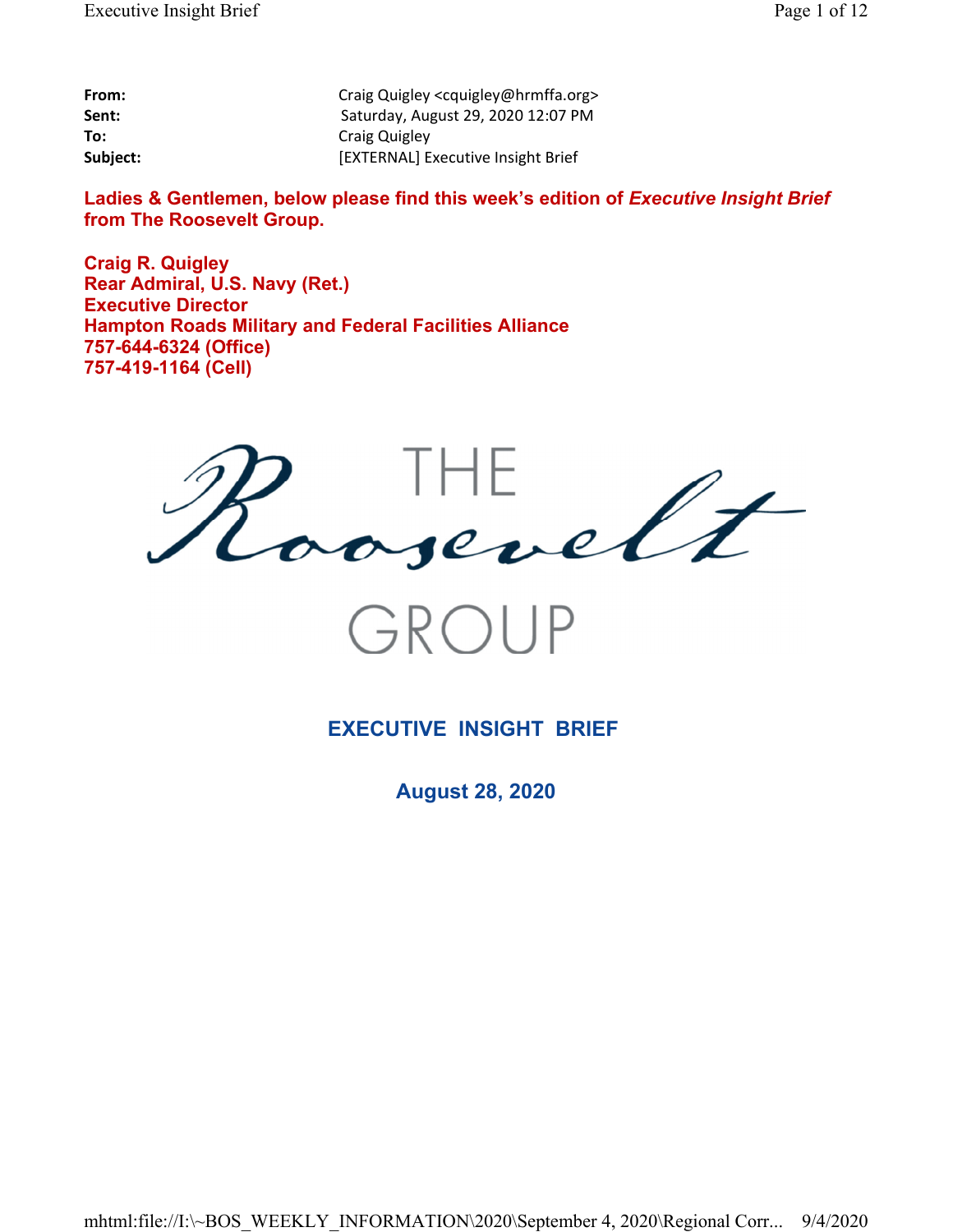

## **TOP STORIES**

## **Trump attacks Biden hard in White House address accepting GOP nomination**

President Trump attacked Joe Biden as a purveyor of a liberal agenda that would lead America to ruin in his address accepting the 2020 Republican presidential nomination from the White House on Thursday, seeking to present a contrast with the Democratic nominee as he trails him in the polls.

Trump leaned into themes that his campaign has already sought to hammer home, casting Biden as a vessel for socialist policies and issuing a bleak projection about a decline of public safety under a would-be Biden administration.

The president's 70-minute speech was stocked with blistering attacks on Biden that simultaneously portrayed his opponent as a failed career politician and a "trojan horse" for a radical, left-wing agenda.

He sought to cast the election as a choice between the "American dream" and a "socialist agenda;" between economic prosperity and decline; and law and order or chaos. The president described himself as the defender of traditional American values and warned U.S. culture would be unrecognizable under Democratic control. "Joe Biden is not the savior of America's soul  $-$  he is the destroyer of America's jobs, and if given the chance, he will be the destroyer of American greatness," Trump said.

## **Update: Seven U.S. troops were injured by that collision with the Russian military in Syria on Tuesday,** the Defense Department announced Thursday.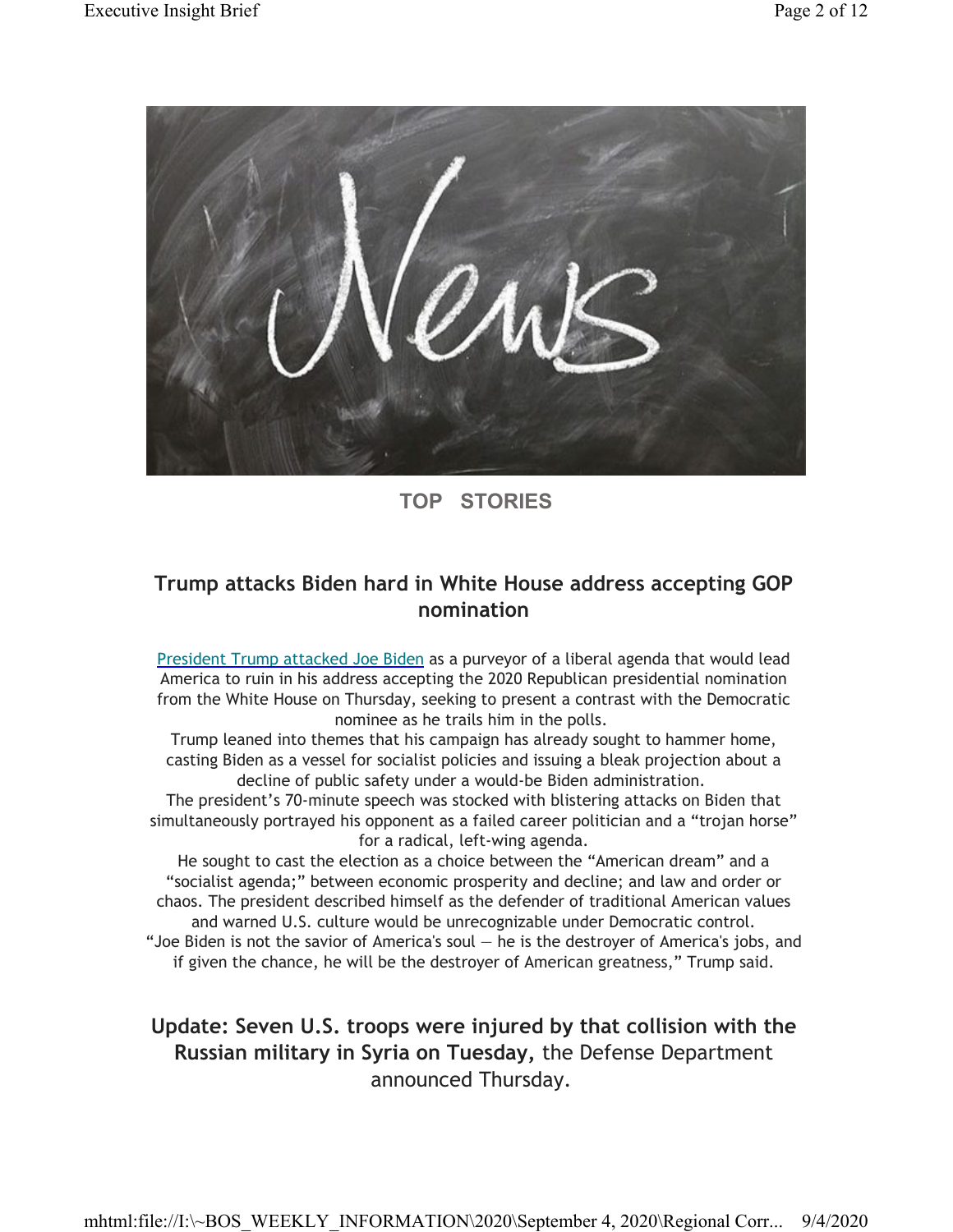*The Russians "breached our deconfliction arrangement in Syria and injured U.S. service members* with their deliberately provocative and aggressive behavior," Chief Pentagon Spokesperson Jonathan Hoffman said in a statement. "We have advised the Russians that their behavior was dangerous and unacceptable. We expect a return to routine and professional deconfliction in Syria and reserve the right to defend our forces vigorously whenever their safety is put at risk."

*Russia says it notified the U.S. before its patrol; but CENTCOM says that's not true,* CNN reported Thursday. Read over the Russian Defense Ministry's claim alongside a statement from U.S. Central Command spokesman Capt. William Urban, here.

### **Engel announces contempt proceedings against Pompeo**

The top Democrat on the House Foreign Affairs Committee on Friday announced contempt proceedings against Secretary of State Mike Pompeo, saying America's top diplomat has ignored the committee's request to investigate his conduct.

Rep. Eliot Engel (D-N.Y.), chair of the committee, said the panel will begin drafting a resolution following Pompeo's refusal to provide subpoenaed documents related to the committee's multiple investigations into whether the secretary has misused department resources.

"The Secretary's ongoing defiance of two duly authorized subpoenas on matters directly linked to American foreign policy toward Ukraine has left the Committee no further option but to begin drafting a resolution finding Secretary Pompeo in contempt of Congress," Engel said in a statement.

## **Readout of Secretary Esper's Call With Papua New Guinea Minister for Defense Saki Soloma**

On August 26, Secretary of Defense Mark T. Esper spoke with the Papua New Guinea (PNG) Minister for Defense, Saki Soloma; a historic first call between the defense counterparts. Secretary Esper and Minister Soloma spoke to the importance of upholding international rules and norms and their commitment to defending a free and open Indo-Pacific region. Both leaders reinforced the strength of the bilateral relationship and discussed pressing regional security issues. The principals concluded the conversation by reaffirming their commitment to future cooperation and collaboration in support of mutual interests including the conclusion of a U.S. – PNG Defense Cooperation Agreement.

### **Taiwan unveils F-16 maintenance hub as China tensions build**

TAICHUNG, Taiwan (Reuters) - Taiwan President Tsai Ing-wen vowed on Friday to defend the island with a "solid" air force as she launched a U.S.-backed maintenance center for the island's fleet of upgraded F-16 fighters amid rising tensions between Taipei and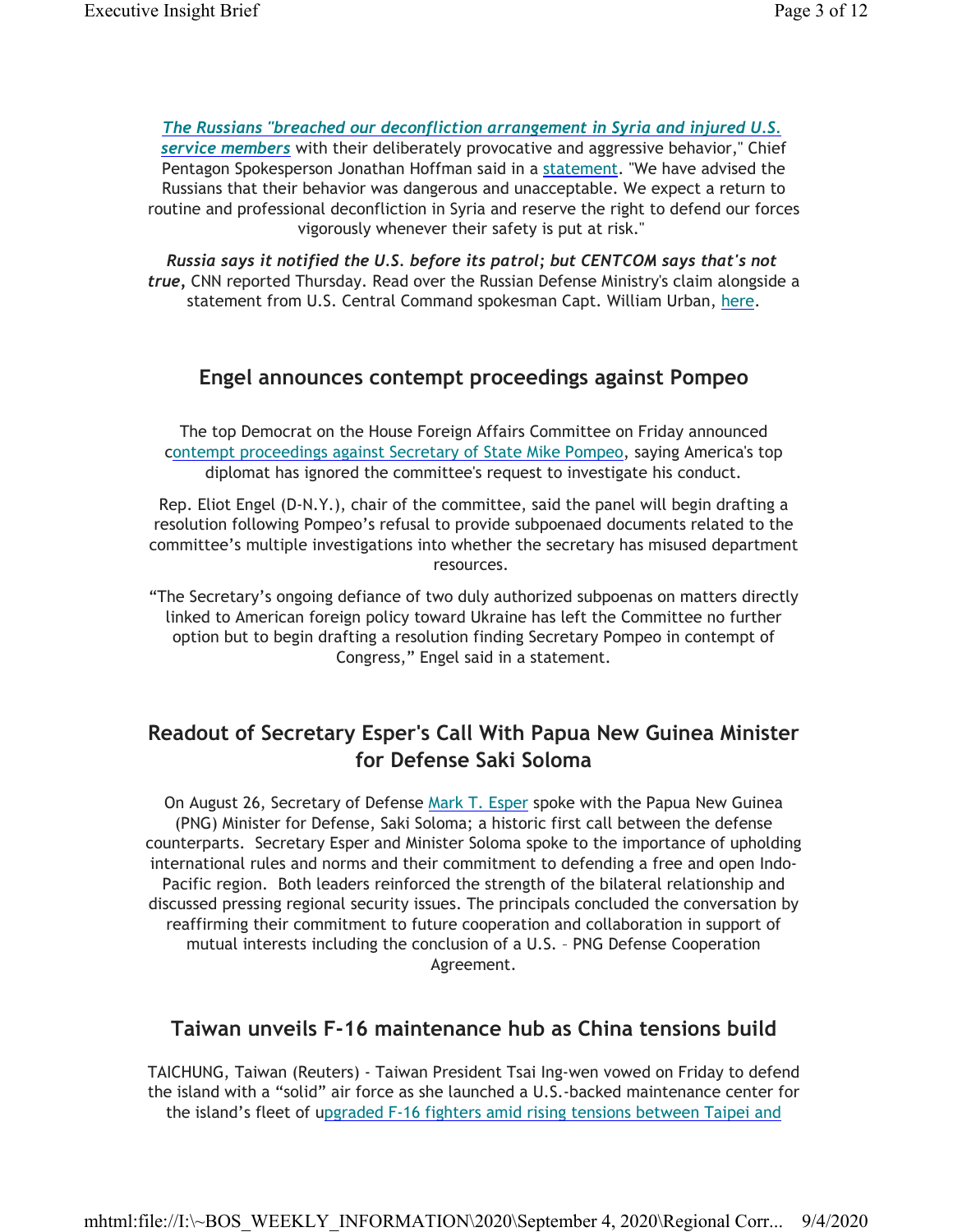#### Beijing.

Frequent Chinese and U.S. military exercises in the region are raising fears of conflict touched off by a crisis over Taiwan, which Beijing claims as its own territory. "It takes solid defense capability, not bowing and cringing, to defend the sovereignty of the Republic of China and maintain regional peace and stability," Tsai told a ceremony unveiling the island's first maintenance hub in the central city of Taichung for its most advanced F-16s.

### **Russian submarine surfaces near Alaska during war exercise**

ANCHORAGE, Alaska —  $\triangle$  Russian submarine surfaced near Alaska on Thursday during a Russian war game exercise, U.S. military officials said. It was unclear why it surfaced.

The North American Aerospace Defense Command and U.S. Northern Command are closely monitoring the submarine, Northern Command spokesman Bill Lewis said. "We have not received any requests for assistance from the Russian Navy or other mariners in the area," Lewis said from Peterson Air Force Base in Colorado. "We always stand ready to assist those in distress."

Lewis declined to provide further details about the submarine, including its proximity to Alaska. He only said it was operating in international waters near Alaska.

### **U.S. Army Cyber Command to get new uniformed deputy**

WASHINGTON - Brig. Gen. Paul Stanton will be U.S. Army Cyber Command's new deputy commanding general of operations, according to an Aug. 27 Department of Defense release.

Stanton, who is currently serving as the deputy director of operations, J-3 at U.S. Cyber Command, will return to Fort Gordon, Georgia, the new home of Army Cyber Command, where he previously served as the commander of the Army's Cyber Protection Brigade. There are several changes ahead for Army Cyber Command as it looks to transition into a new era of information warfare.

## **Live updates: After Hurricane Laura, disruption to coronavirus battle sparks concerns**

Officials on Friday were assessing the damage wrought by Hurricane Laura and its potential effects on the spread of the novel coronavirus. The pandemic had complicated evacuation and shelter plans before Laura slammed ashore in southwestern coastal Louisiana early Thursday as one of the most powerful storms to strike the Gulf Coast in decades.

But authorities cautioned that any potential impact on infection rates won't be known for days to come. "We're basically going to be blind for this week because we'll have to discontinue much of our community-based testing," Louisiana Gov. John Bel Edwards (D) said before the hurricane made landfall.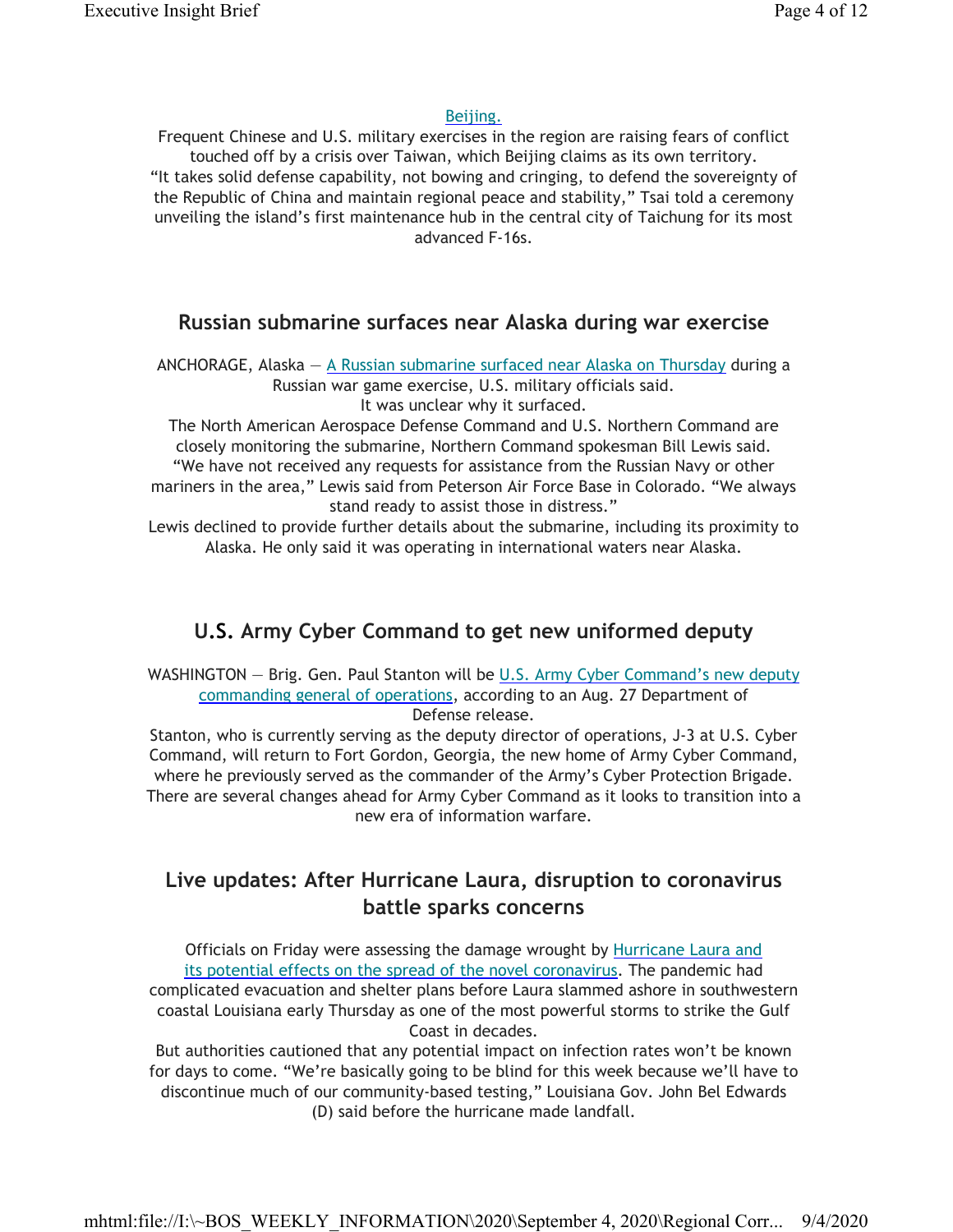# **Pentagon decries Beijing missile test in South China Sea**

The Pentagon on Thursday called out China over test launches of ballistic missiles in the South China Sea, a move that the United States views as "counterproductive" to quelling tensions in the region.

The Defense Department  $-$  in a confirmation of reports that Beijing's military launched up to four ballistic missiles during military exercises around the Paracel Islands — said the action violates China's 2002 commitment to "avoid activities that would complicate or escalate disputes and affect peace and stability."

"Conducting military exercises over disputed territory in the South China Sea is counterproductive to easing tensions and maintaining stability," the Defense Department said in a statement. "The [People's Republic of China's (PRC)] actions, including missile tests, further destabilize the situation in the South China Sea."

# **Plans, Speakers Set for NGAUS General Conference**

NGAUS is in final prep for the 142nd General Conference.

The association started setting up a television studio today in the National Guard Memorial in Washington, D.C., the NGAUS headquarters in Washington, D.C., for the event that will be livestreamed Friday and Saturday.

An audio-visual company will produce and transmit a broadcast-quality telecast of the conference to an online event platform, which is now open to registered attendees. The platform will also include a virtual trade show that now features 85 companies and

organizations.

A rehearsal of concept for conference at last month's Capitol Summit won high marks for production quality from both participants and the online audience.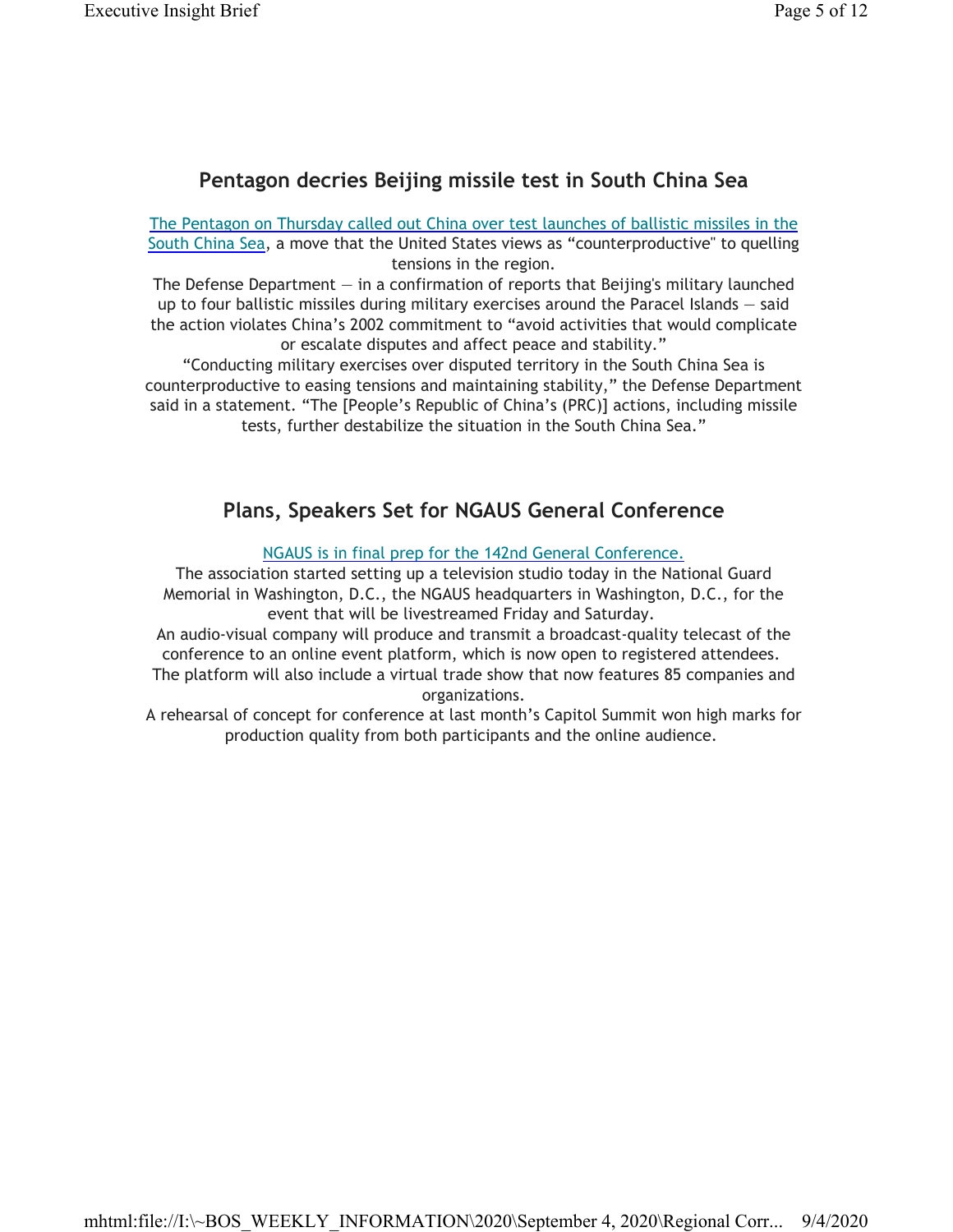

**THIS DAY IN HISTORY**

#### 1189

Third Crusade: Crusaders begin the Siege of Acre under Guy of Lusignan

1609

English explorer Henry Hudson, discovers and explores Delaware Bay

#### 1830

1st American built locomotive, "Tom Thumb," races a horse-drawn car from Stockton and Stokes stagecoach company from Baltimore to Ellicott Mills. Let history record that due to mechanical problems the horse won!

1845

*Scientific American* magazine publishes its first issue

1963

Martin Luther King Jr. delivers his "I have a dream" speech addressing the March on Washington for Jobs and Freedom civil rights march at Lincoln Memorial, Washington, D.C.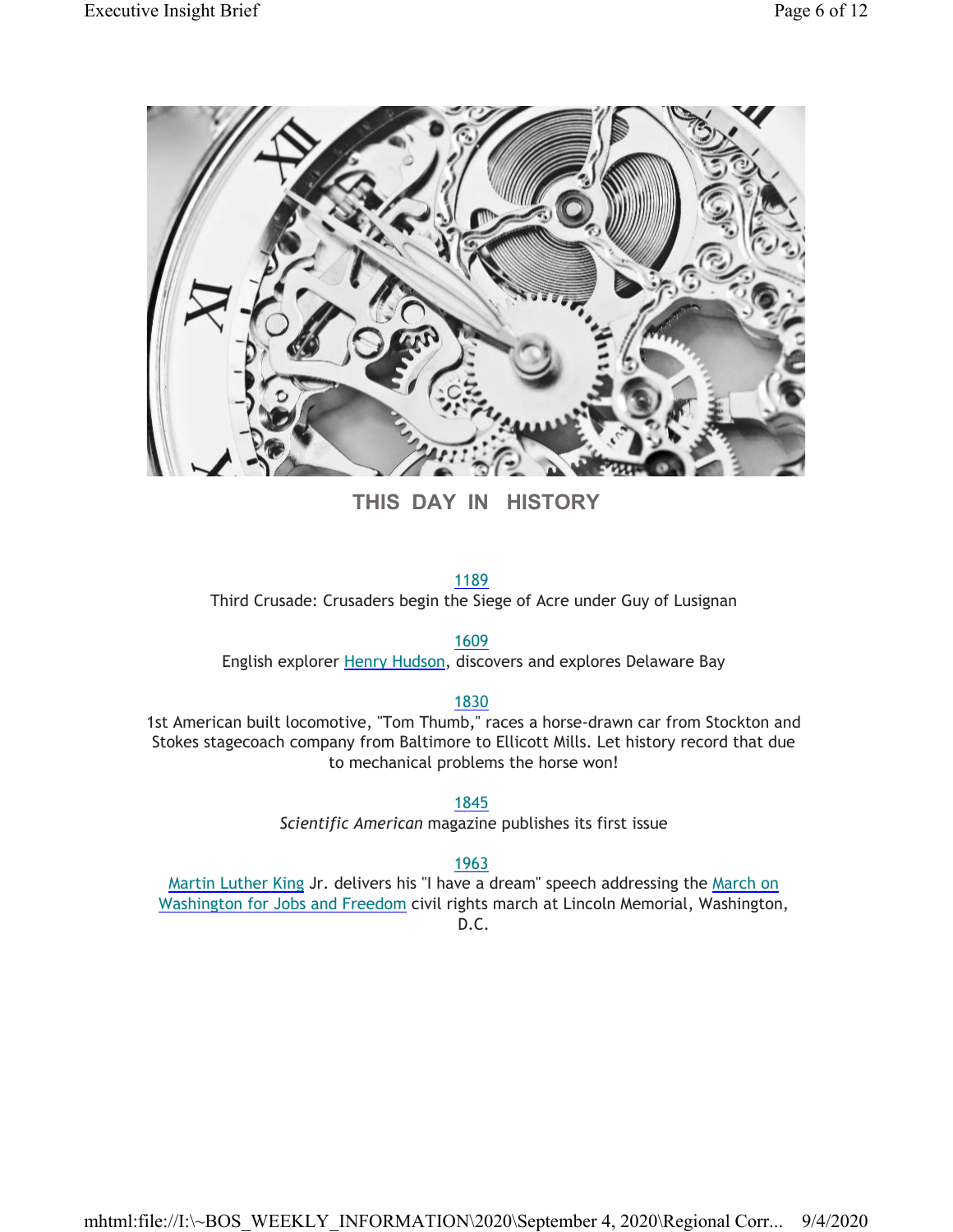

## **LOOK AHEAD**

**The House Homeland Security Committee holds a hearing on "Protecting America's Democracy: Ensuring Every Vote Counts."** 12:00 PM EDT on 08/28/2020 House Homeland Security Committee 202-226-2616 Witnesses:

- Mark Dimondstein, President of the American Postal Workers Union, AFL-CIO
- Tammy Patrick, Senior advisor of elections at the Democracy Fund
- Michigan Secretary of State Jocelyn Benson
- Kentucky Secretary of State Michael Adams

National Guard Association of the United States holds its 142nd General Conference, beginning at 12 p.m., August 28-29.

Highlights:

— 1 p.m.: Army Gen. Daniel Hokanson, chief of the National Guard Bureau, delivers remarks

— 2 p.m.: Air Force Chief of Staff Gen. Charles Brown Jr. delivers remarks

— 2:30 p.m.: Space Force Gen. John "Jay" Raymond, chief of space operations at the Space Force, delivers remarks

— 3:40 p.m.: Army Lt. Gen. Jon Jensen, director of the Army National Guard, delivers remarks

— 4:10 p.m.: Air Force Lt. Gen. Michael Loh, director of the Air National Guard, delivers remarks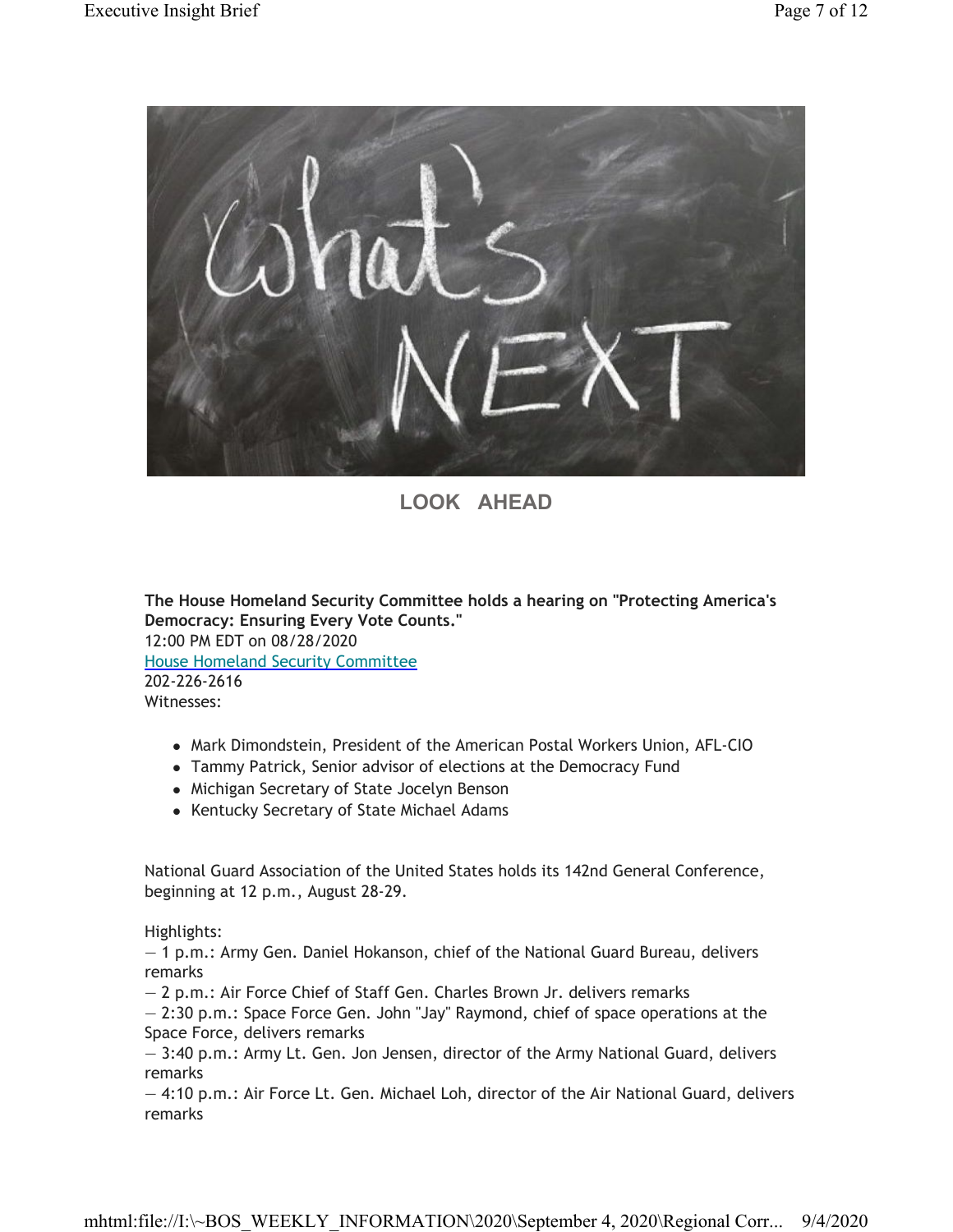12:00 PM EDT on 08/29/2020 ngaus@ngaus.org 202-789-0031 Information on the webcast is available at https://www.ngaus.org/events/142ndgeneral-conference

**The Institute for Defense and Government Advancement holds its virtual 2020 Counter-UAS (Unmanned Aircraft Systems) Summit, beginning at 11:50 a.m., August 31-September 2.**

Highlight: — 4:30 p.m.: Session on "Terrorist and sUAS: Theory and Threat" 11:50 AM EDT on 08/31/2020 Katrina.Savarino@idga.org 212-885-2677 Katrina Savarino; Information on the webcast is available at https://www.idga.org/events-counteruas-usa/

**The Atlantic Council holds a webinar, beginning at 12 p.m., on "Desert One: How the Hostage Crisis and Failed Rescue Raid Still Cloud U.S.-Iran Relations."** 12:00 PM EDT on 08/31/2020 press@atlanticcouncil.org 202-778-4993 Travis Horne; Webinar information is available at https://www.atlanticcouncil.org/event/desert-one-how-the-hostage-crisis-and-failedrescue-raid-still-cloud-us-iran-relations/ Participants:

- Director Barbara Kopple
- former Deputy Assistant Secretary of State for Iran John Limbert
- retired Marine Corps Col. Ed Sieffert
- Nasser Hadian, Professor at the University of Tehran
- former U.S. Ambassador to the European Union Stuart Eizenstat, Senior counsel at Covington & Burling LLP
- Barbara Slavin, Director of the Atlantic Council's Future of Iran Initiative

**The Air Force Association's Mitchell Institute for Aerospace Studies hold a "Aerospace Nation" forum, beginning at 2:30 p.m., with Maj. Gen. Mark Weatherington, commander of Eighth Air Force and the Joint Global Strike Operations Center.** 2:30 PM EDT on 08/31/2020 kgunzinger@afa.org 571-263-5781 Kamilla Gunzinger; The event is by invitation only. Webcast information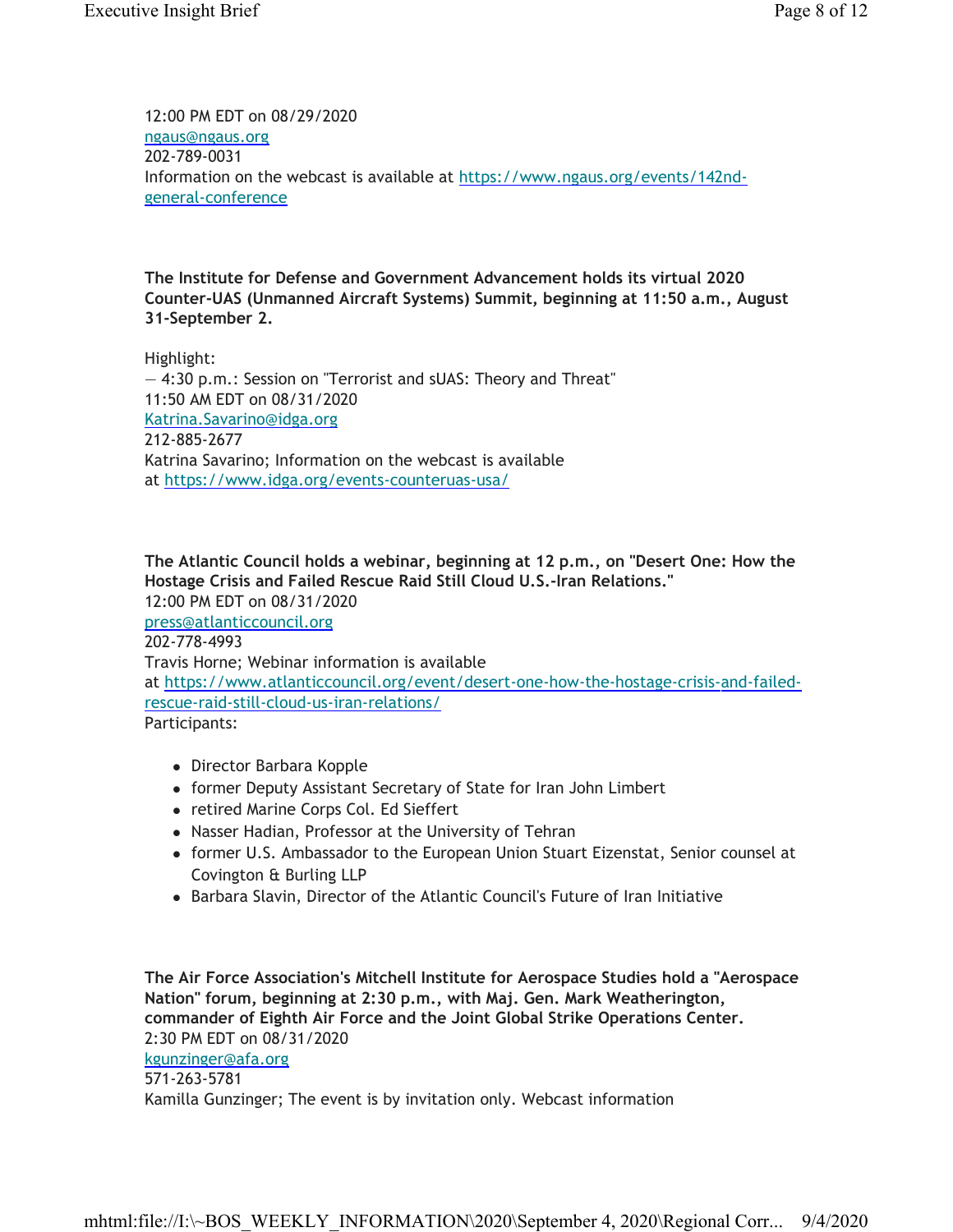at https://www.mitchellaerospacepower.org

#### **Defense One holds a webcast, beginning at 3 p.m., on "Advancing the Future of Aerospace Innovation."**

3:00 PM EDT on 08/31/2020 ldiamond@defenseone.com 202-266-7115 Laurie Diamond; Register at https://www.defenseone.com/feature/advancing-thefuture-of-aerospace-innovation/?oref=ge-events-upcoming Participants:

- Marcus Weisgerber, Defense One global business editor
- Richard Aboulafia, Vice president for analysis at the Teal Group Corporation

**Defense Department; office of the Secretary holds a meeting by teleconference of the Defense Advisory Committee on Women in the Services (DACOWITS) to receive written information and briefings on topics related to the recruitment, retention, employment, integration, well-being and treatment of women in the Armed Forces of the United States, September 1-2.**

9:00 AM EDT on 09/01/2020

roelene.e.freeman.mil@mail.mil

571-447-8151

Col. Elaine Freeman; RSVP to osd.pentagon.ousd-p-r.mbx.dacowits@mail.mil or to Robert Bowling at 703-380-0116 by August 24 for dial-in or webcast information.

**The Institute for Defense and Government Advancement holds its virtual 2020 Counter-UAS (Unmanned Aircraft Systems) Summit, beginning at 11:50 a.m., August 31-September 2.**

Highlights:

— Noon: Army Col. Richard "Rick" Wright, deputy director of the Joint Counter-small Unmanned Aircraft Systems Office and Fires Headquarters, delivers keynote remarks on "U.S. Army Counter-Drone Priorities: Standing up the Joint CsUAS Office" — 1 p.m.: Session on "Conducting Oversight of the FBI's Manned and Unmanned Efforts" 11:50 AM EDT on 09/01/2020 Katrina.Savarino@idga.org 212-885-2677 Katrina Savarino; Information on the webcast is available at https://www.idga.org/events-counteruas-usa/

**The Air Force Association's Mitchell Institute for Aerospace Studies hold a "Nuclear Deterrence" forum, beginning at 10 a.m., with Deputy Assistant Defense Secretary**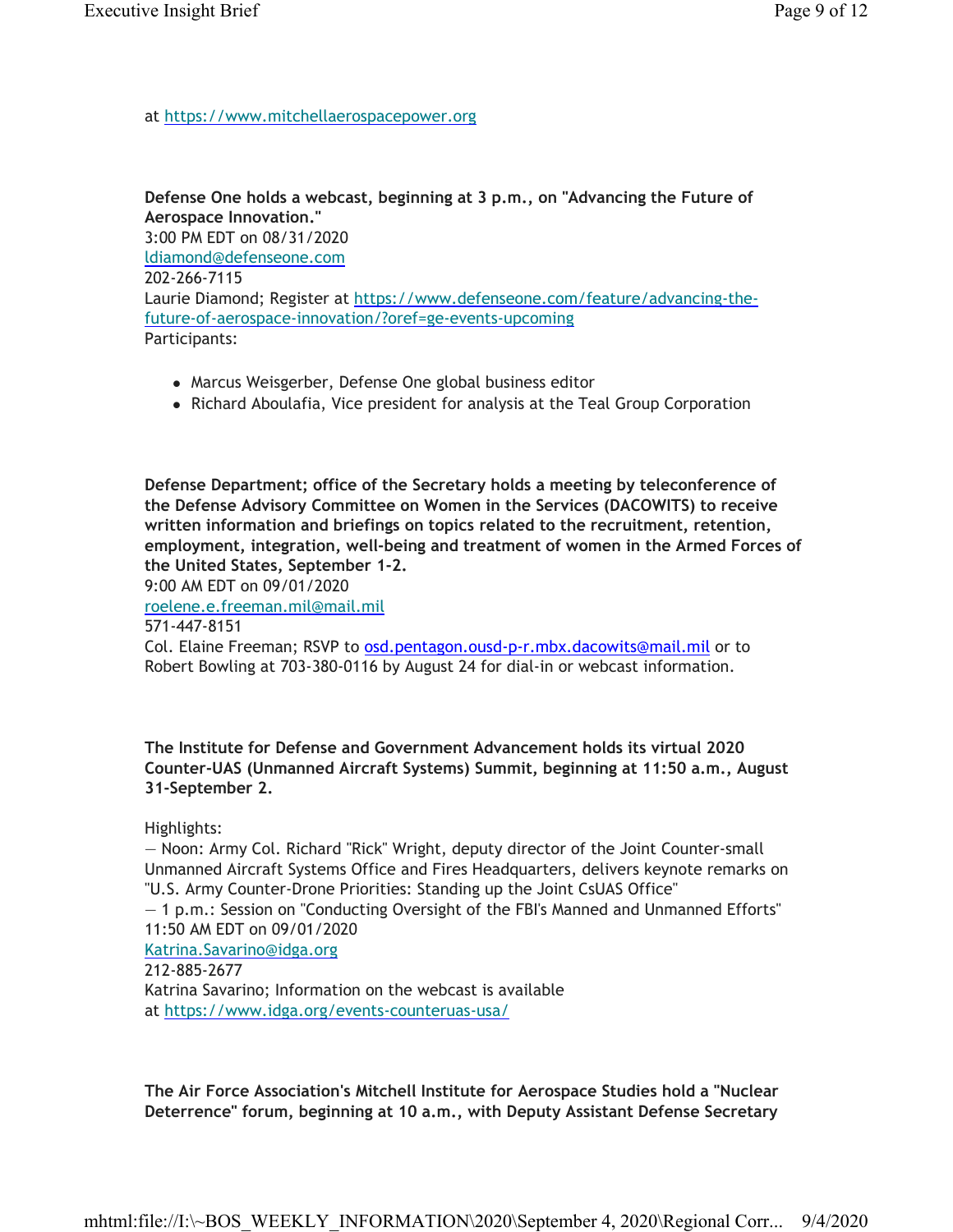**for Nuclear and Missile Defense Policy Rob Soofer.** 10:00 AM EDT on 09/02/2020 kgunzinger@afa.org 571-263-5781 Kamilla Gunzinger; The event is by invitation only. Webcast information at https://www.mitchellaerospacepower.org

**The Institute for Defense and Government Advancement holds its virtual 2020 Counter-UAS (Unmanned Aircraft Systems) Summit, beginning at 11:50 a.m., August 31-September 2.**

Highlights:

— Noon: Session on "Comprehensive Defense against the Emerging Drone Threat" — 1 p.m.: Air National Guard Maj. Casey Robbins, air defense officer for nuclear and homeland defense operations at the Joint Staff's Homeland Defense Division, delivers remarks on "Joint Staff's Near Term Plans for C-UAS Operations in Support of Homeland Defense"

— 3:30 p.m.: Session on "Defeating Small Civilian Unmanned Aerial Systems to Maintain Air Superiority"

11:50 AM EDT on 09/02/2020

Katrina.Savarino@idga.org

212-885-2677

Katrina Savarino; Information on the webcast is available at https://www.idga.org/events-counteruas-usa/

**The U.S. Navy Memorial holds a webinar, beginning at 1 p.m., with the Chief of Naval Personnel Vice Adm. John Nowell Jr.** 1:00 PM EDT on 09/03/2020 202-380-0710 Webinar information is available at https://www.navymemorial.org/new-events/sitrepspeaker-series-featuring-vice-admiral-john-b-nowell-jr-chief-of-naval-personnel

**The Federal Aviation Administration** holds **a virtual session on "What's Ahead in Aeronautical Information & NOTAM Modernization," as part of its AI Optimization Summit.**

1:00 PM EDT on 09/03/2020

**Defense One holds a webcast, beginning at 2 p.m., on "Technology at the Speed of Sound: Hypersonics in Defense Strategies."** 2:00 PM EDT on 09/03/2020 events@govexec.com 202-266-7332 Information on the webcast is available at https://www.workcast.com/register?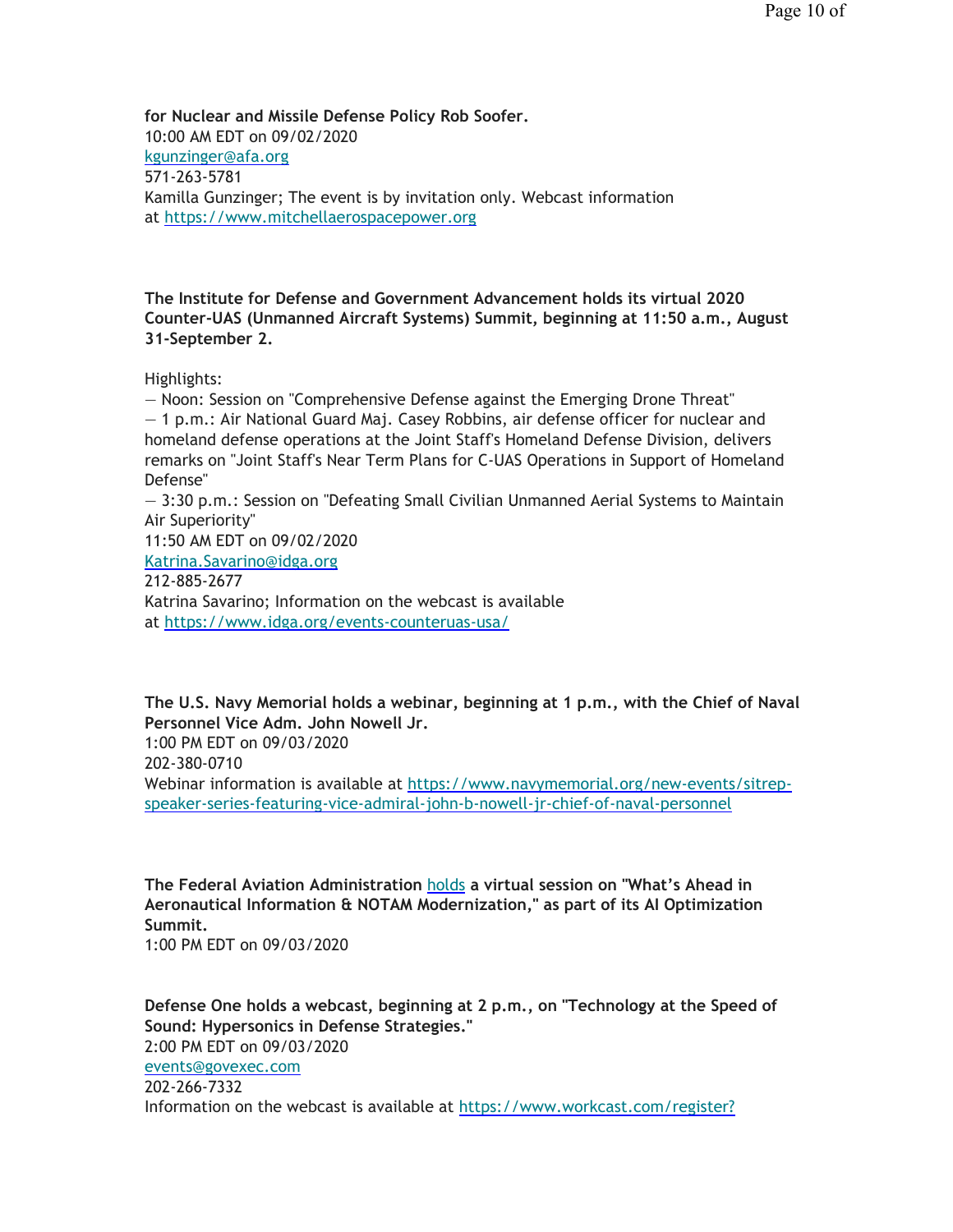| From:    | Craig Quigley <cquigley@hrmffa.org></cquigley@hrmffa.org> |
|----------|-----------------------------------------------------------|
| Sent:    | Friday, September 4, 2020 12:30 PM                        |
| To:      | Craig Quigley                                             |
| Subject: | [EXTERNAL] Executive Insight Brief                        |

Ladies & Gentlemen, below please find this week's edition of *Executive Insight Brief* **from The Roosevelt Group.**

**Craig R. Quigley Rear Admiral, U.S. Navy (Ret.) Executive Director Hampton Roads Military and Federal Facilities Alliance 757-644-6324 (Office) 757-419-1164 (Mobile)**





## **EXECUTIVE INSIGHT BRIEF**

**September 4, 2020**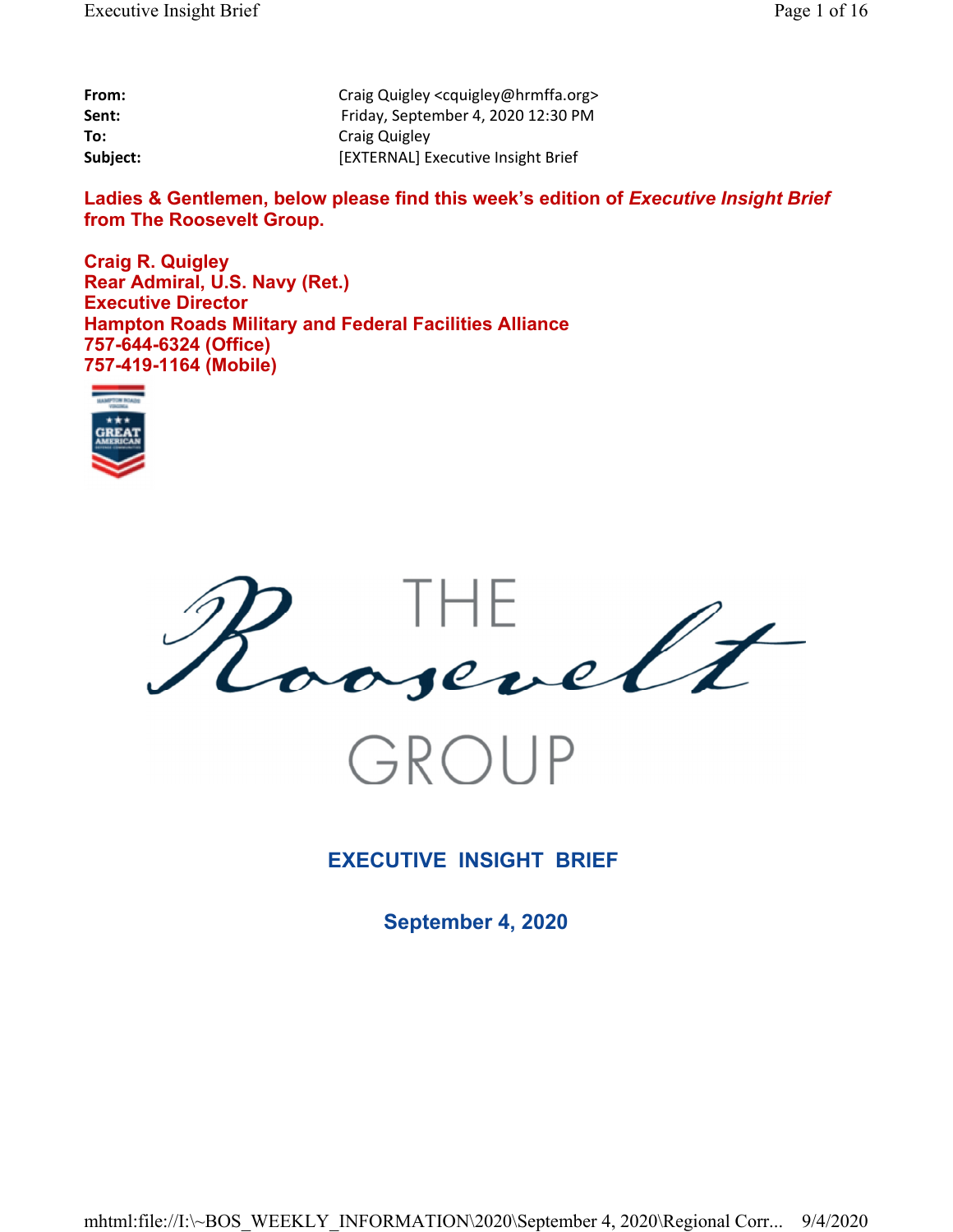

## **TOP STORIES**

## **Seventh U.S. service member dies from COVID-19**

A seventh U.S. service member has been killed by the coronavirus, according to the latest Pentagon data.

The death was first noted in Wednesday's update of the chart the Pentagon keeps on its website of numbers of COVID-19 cases connected to the department.

On Thursday, the Army Reserve identified the service member as Sgt. 1st Class Clifford R. Gooding, 58, of Gulfport, Fla.

Gooding died Friday after first testing positive for the virus June 23, Army Reserve spokesman Lt. Col. Simon Flake said in a statement.

After he tested positive, Gooding was admitted to a hospital in St. Petersburg, Fla. As his condition worsened, Gooding was transferred to the Largo Medical Center in Largo, Fla., where he stayed until he died, Flake said.

## **Special Report: Pentagon's latest salvo against China's growing might - Cold War bombers**

HONG KONG (Reuters) - On July 21, two U.S Air Force B-1B bombers took off from Guam and headed west over the Pacific Ocean to the hotly contested South China Sea. The sleek jets made a low-level pass over the aircraft carrier USS Ronald Reagan and its escorting fleet, which was exercising nearby in the Philippine Sea, according to images released by the U.S. military.

The operation was part of the Trump Administration's intensifying challenge to China's ruling Communist Party and its sweeping territorial claims over one of the world's most important strategic waterways. While senior Trump officials launch diplomatic and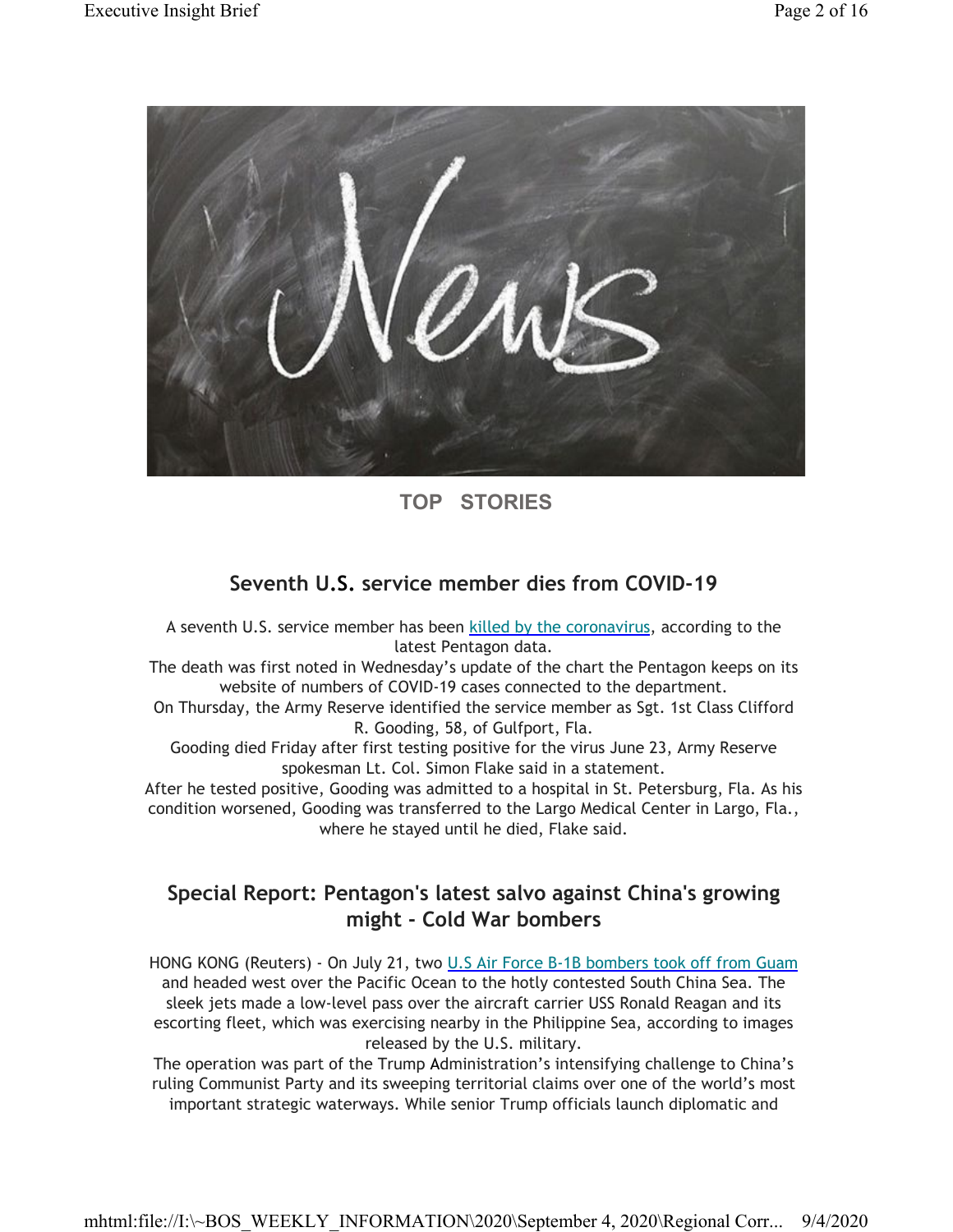rhetorical broadsides at Beijing, the U.S. Defense Department is turning to the firepower of its heavily armed, long-range bombers as it seeks to counter Beijing's bid to control the seas off the Chinese coast.

### **National Transportation Safety Board faults U.S. Navy for Fitzgerald collision**

WASHINGTON — Disorganization and a lack of situational awareness by the on-watch crew of the U.S. Navy destroyer Fitzgerald was the primary cause of the collision off Japan in June 2017 that claimed the lives of seven sailors, according to a new report by the National Transportation Safety Board.

The report, which largely mirrors the Navy's own report on the incident, found that the Fitzgerald was the vessel that was required to maneuver to avoid the collision, but failed to do so, the American investigative agency found.

"The National Transportation Safety Board determines that the probable cause of the collision between the U.S. Navy Destroyer Fitzgerald and container ship ACX Crystal was the Fitzgerald's bridge team's failure to take early and substantial action to avoid collision as the giveway vessel," the report read.

### **U.S. Navy to get new cyber commander**

#### WASHINGTON — Vice Adm. Ross Myers will be the next commander of 10th Fleet/Fleet Cyber Command.

Myers, who comes to Fleet Cyber Command from his role as deputy commander at U.S. Cyber Command, replaces Vice Adm. Timothy White, who is retiring, a Fleet Cyber Command spokesman said.

The news of Myers new role was made by Cyber Command in a tweet Sept. 3 when it announced its new deputy commander, Lt. Gen. Charles Moore. Moore previously served as the command's director of operations.

Myers is a career aviator and previously served as the director of plans and policy at Cyber Command.

Fleet Cyber Command was relatively quiet under White's command, who rarely spoke publicly and who made few public appearances aside from engagements with sailors. The naval command in July released its strategic plan for the next five years. It scopes out a wide-ranging vision, covering responsibilities for the future to include cyberspace operations and signals intelligence, and it states that the command now serves as the Navy's component to U.S. Space Command.

## **Extending the New START nuclear pact will help stabilize U.S.- Russia relations**

There aren't many bright spots in U.S.-Russia relations these days. But just as arms control negotiations had a stabilizing impact on the geopolitical rivalry between Washington and Moscow during the Cold War period, strategic stability talks today could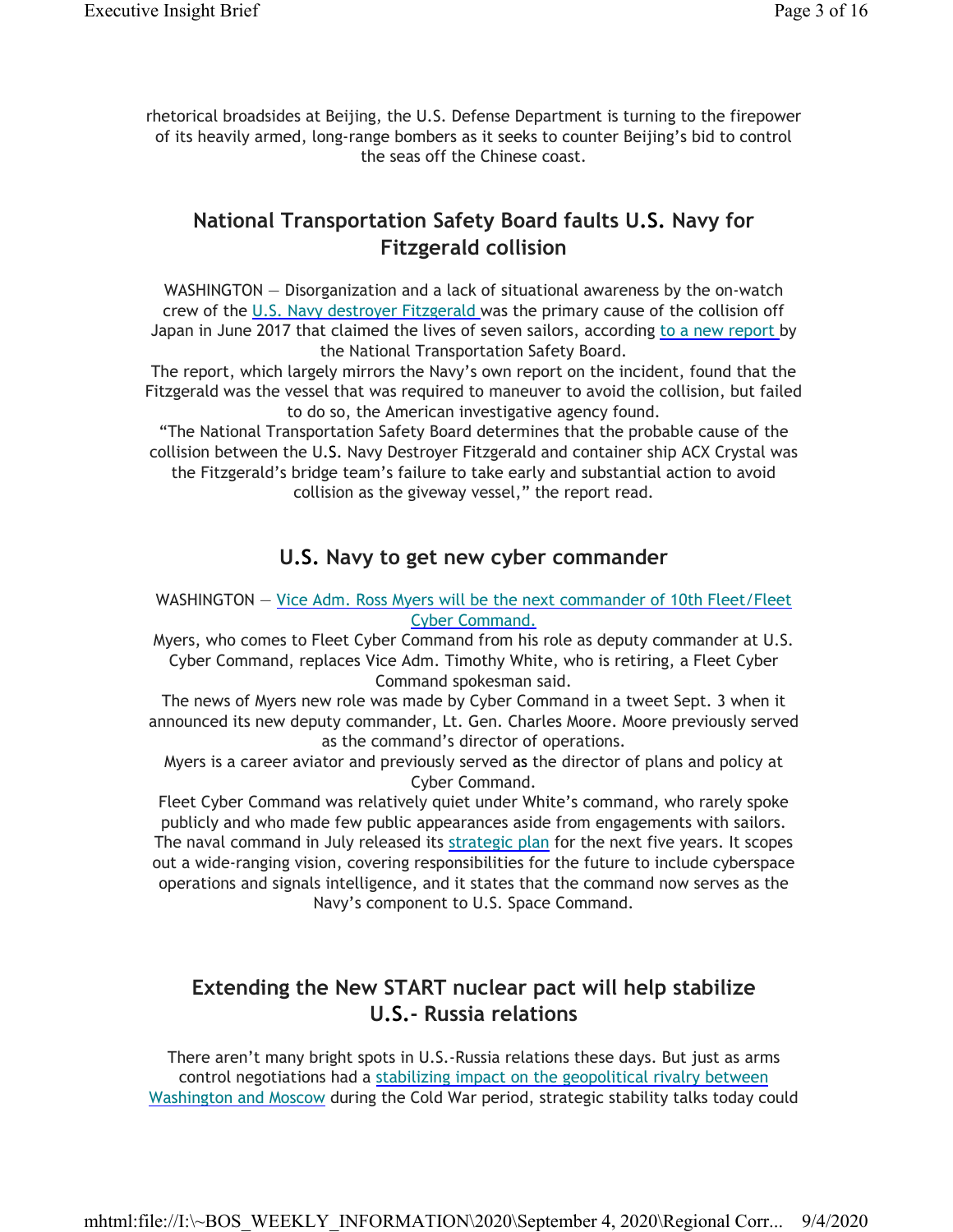help arrest the years-long degradation in this critical, bilateral relationship. Last month, U.S. and Russian national security officials met in Vienna for follow-up discussions on nuclear doctrine, transparency and verification. Moscow describes previous talks in July as "professional," a word you don't usually hear expressed by the Kremlin.

## **American Airlines Says Oct. 1 Job Losses Will Total 40,000 — Including 19,000 That Congress Could Save**

American Airlines has become the first major airline to fully quantify the impact of the coronavirus crisis on its workforce, saying that 40,000 people could be gone this fall. That means a 28% reduction from the March 1 employment level of 140,000. Of the 40,000 departures, 19,000 will come in the form of involuntary furloughs or separations on Oct. 1, the day after the expiration of funding under the CARES Act that was approved by Congress in March.

### **Future Navy Innovation Rests On Refitting 20-Year-Old "Gen Z" Ships**

As the nation recovers from a COVID-19 induced economic depression, the U.S. Navy will face severe resource constraints for a decade or more. In such a challenging environment, the value in "Generation Z" platforms—20 year-old ships that have been bought and paid for—risks being ignored. Rather than refit the "Gen Z" fleet, the U.S. Navy, under pressure from the Department of Defense, is eying another, rather more risky route to save money by trying to sell a skeptical U.S. Congress on the value of unmanned craft and keeping the conventional shipbuilding industrial base alive.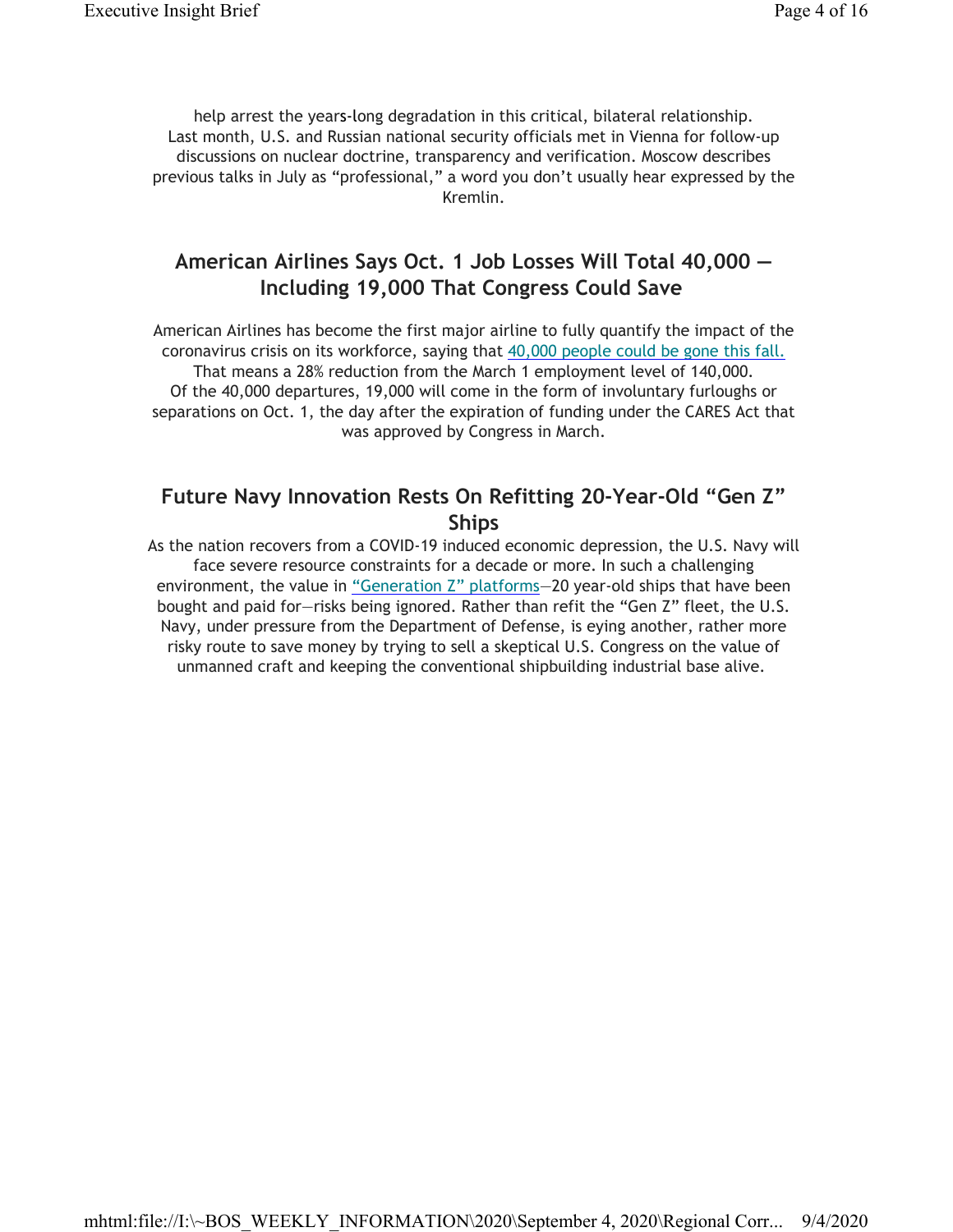

**THIS DAY IN HISTORY**

476

Romulus Augustulus, last Western Roman Emperor, abdicates after forces led by Odoacer invade Rome. Traditional End of the Western Roman Empire

1609

Navigator Henry Hudson first European to discover island of Manhattan [or Sep 11]

1781

Los Angeles is founded by 44 Spanish speaking mestizos in the Bahia de las Fumas (Bay of Smokes)

1862 General Lee invades the North with 50,000 Confederate troops during Maryland Campaign (U.S. Civil war)

**Inside the Oval Office**

**3 ARRIVALS**

Henry R. Haggard has a new position as Director for European Affairs at Europe and Russia, National Security Council Staff, Executive Office of the President [EOP] Recently: Political Counselor at U.S. Mission to the European Union, United States Department of State (2017 - 2020) Eisenhower Executive Office Building, 1650 Pennsylvania Avenue, NW, Room 368, Washington, District of Columbia 20502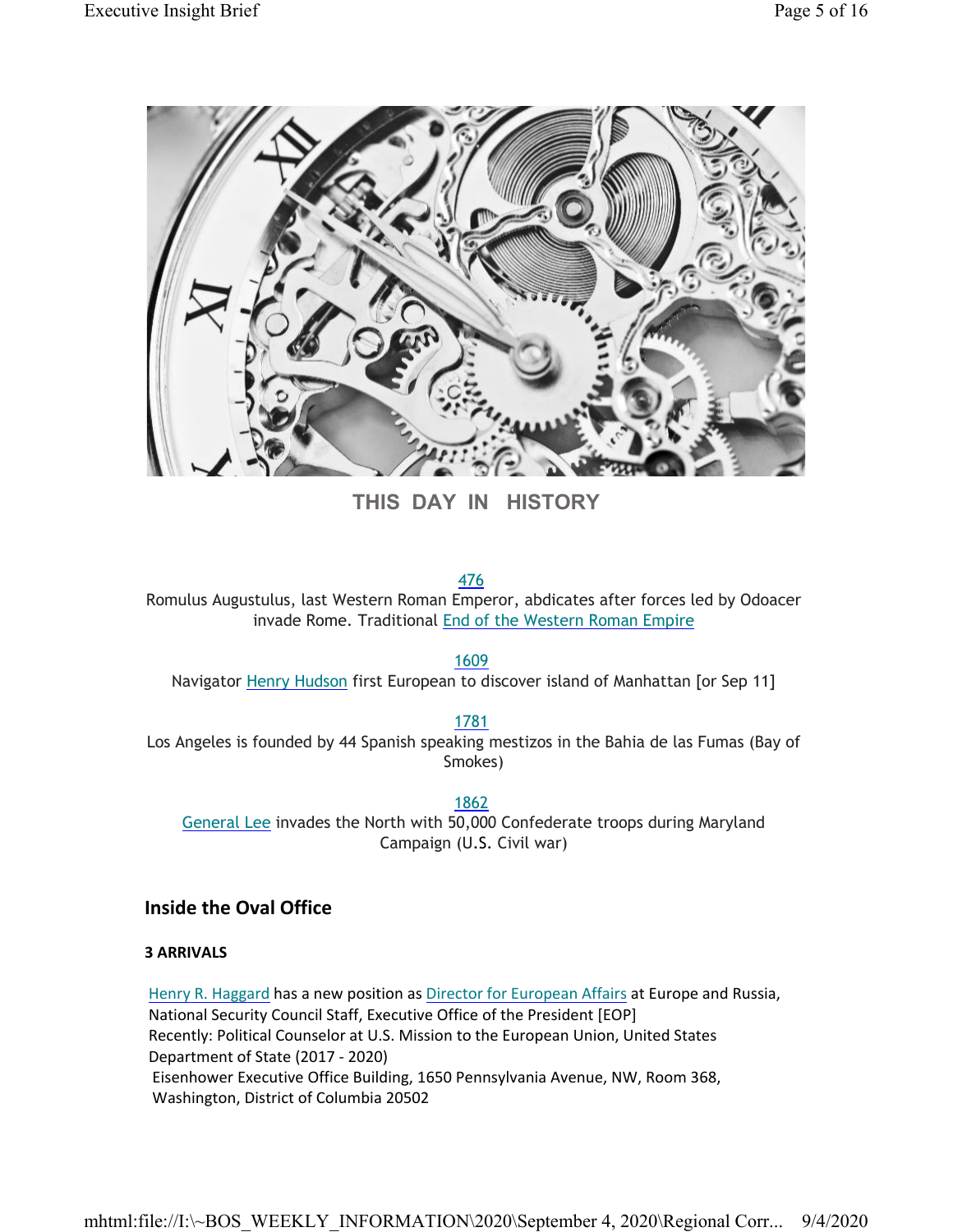(202) 456-9151 henry.r.haggard@nsc.eop.gov https://www.linkedin.com/in/henry-haggard-23b73722/

Judson P. "Judd" Deere has a new position as Deputy Assistant to the President and Deputy Press Secretary at Office of the Press Secretary [OPS], The White House Office [WHO], Executive Office of the President [EOP] Recently: Special Assistant to the President and Deputy Press Secretary at Office of the Press Secretary, The White House Office, Executive Office of the President (2019 - 2020) The White House, 1600 Pennsylvania Avenue, NW, 1st Floor, West Wing, Washington, District of Columbia 20500 (202) 456-9570 judson.p.deere@who.eop.gov https://www.linkedin.com/in/judd-deere-5b656a35/

Hilton S. Beckham has a new position as Advisor for Regional Communications at Media Affairs [MA], Office of Communications, Executive Office of the President [EOP] Recently: Special Assistant at Office of the Assistant Secretary of Defense for Homeland Defense and Global Security, Office of the Under Secretary of Defense for Policy, United States Department of Defense (2019 - 2020) Eisenhower Executive Office Building, 1650 Pennsylvania Avenue, NW, Washington, District

of Columbia 20501 (202) 456-9570

hilton.s.beckham2@who.eop.gov www.linkedin.com/in/hilton-beckham-825388a4/

#### **6 DEPARTURES**

Meghan N. Biery has left the position of Director for Strategic Trade and Nonproliferation at Defense Policy, Weapons of Mass Destruction and Arms Control, National Security Council Staff, Executive Office of the President [EOP]

Olivia Troye has left the position of Special Advisor for Homeland Security, Counterterrorism, and Africa at National Security [NS], Office of the Vice President [OVP], Executive Office of the President [EOP]

Catherine Bellah Keller has left the position of Deputy Assistant to the President and Deputy Staff Secretary at Office of the Staff Secretary, The White House Office [WHO], Executive Office of the President [EOP]

Joshua Sean "Josh" Hodges has left the position of Director for Western Hemisphere Affairs at Western Hemisphere Affairs [WHA], National Security Council Staff, Executive Office of the President [EOP]

Kellyanne Elizabeth (Fitzpatrick) Conway has left the position of Assistant to the President and Senior Counselor at Office of the Chief of Staff, The White House Office [WHO], Executive Office of the President [EOP]

Grant M. Schneider has left the position of Federal Chief Information Security Officer at Office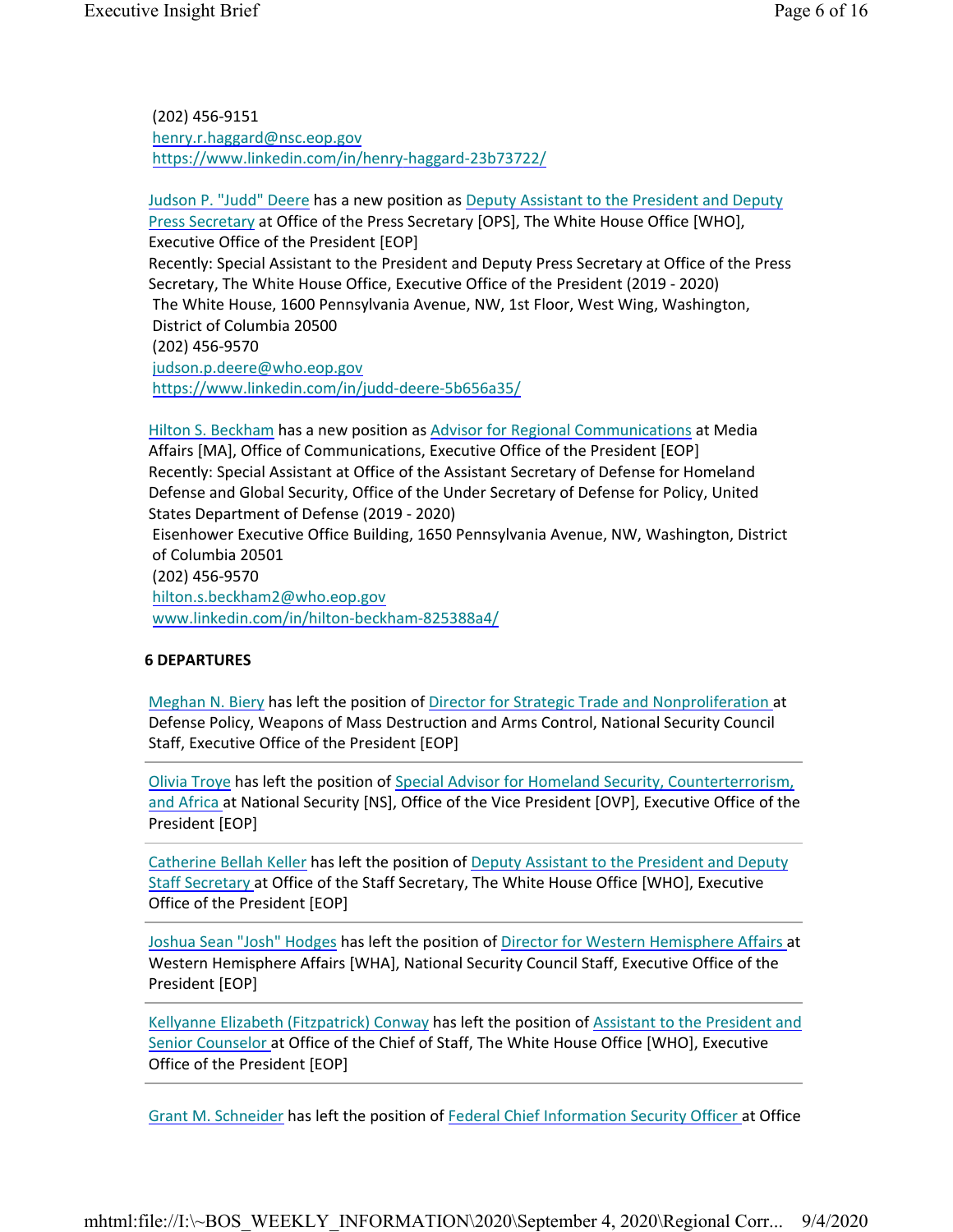of E-Government and Information Technology [eGov], Office of Management and Budget [OMB], Executive Office of the President [EOP]

### **Federal Personnel**

#### **8 ARRIVALS**

Kellen Sean Dwyer has a new position as Deputy Assistant Attorney General at Deputy Assistant Attorney General, United States Department of Justice [DOJ] Recently: Assistant U.S. Attorney at Criminal Division, Virginia - Eastern District, United States Department of Justice 950 Pennsylvania Avenue, NW, Washington, District of Columbia 20530 (202) 514-1057 kellen.dwyer@usdoj.gov

Dr. Victoria Coleman has a new position as Director at Defense Advanced Research Projects Agency [DARPA], Office of the Under Secretary of Defense for Research and Engineering [OUSD R&E], United States Department of Defense [DOD] Recently: Chair, Microsystems Exploratory Council at Defense Advanced Research Projects Agency, Office of the Secretary of Defense, United States Department of Defense 675 North Randolph Street, Arlington, Virginia 22203-2114 (703) 526-6630

John Mark Kolb has a new position as Deputy Director of Congressional Affairs at Office of Congressional Affairs, Office of Congressional and Intergovernmental Relations [OCIR], United States Environmental Protection Agency [EPA]

Recently: Special Advisor at Office of Intergovernmental Relations, Office of Congressional and Intergovernmental Relations, United States Environmental Protection Agency (2019 - 2020)

1200 Pennsylvania Avenue, NW, 3rd Floor, Washington, District of Columbia 20460 (202) 564-7793

kolb.john@epa.gov

https://www.linkedin.com/in/johnmarkkolb/

Joshua Sean "Josh" Hodges has a new position as Senior Deputy Assistant Administrator at

Bureau for Latin America and the Caribbean [LAC], Office of the Administrator [AID/A], United States Agency for International Development [USAID]

Recently: Director for Western Hemisphere Affairs at Western Hemisphere Affairs, National Security Council Staff, Executive Office of the President (2020 - 2020)

Ronald Reagan Building, 1300 Pennsylvania Avenue, NW, Room 5.09-015, Washington, District of Columbia 20523-1000

(202) 712-4040

https://www.linkedin.com/in/joshua-h-b1324518/

Ramsey C. Day has a new position as Assistant Administrator at Bureau for Africa [AFR], United States Agency for International Development [USAID] Recently: Assistant to the Administrator at Bureau for Policy, Planning and Learning, United States Agency for International Development (2020 - 2020)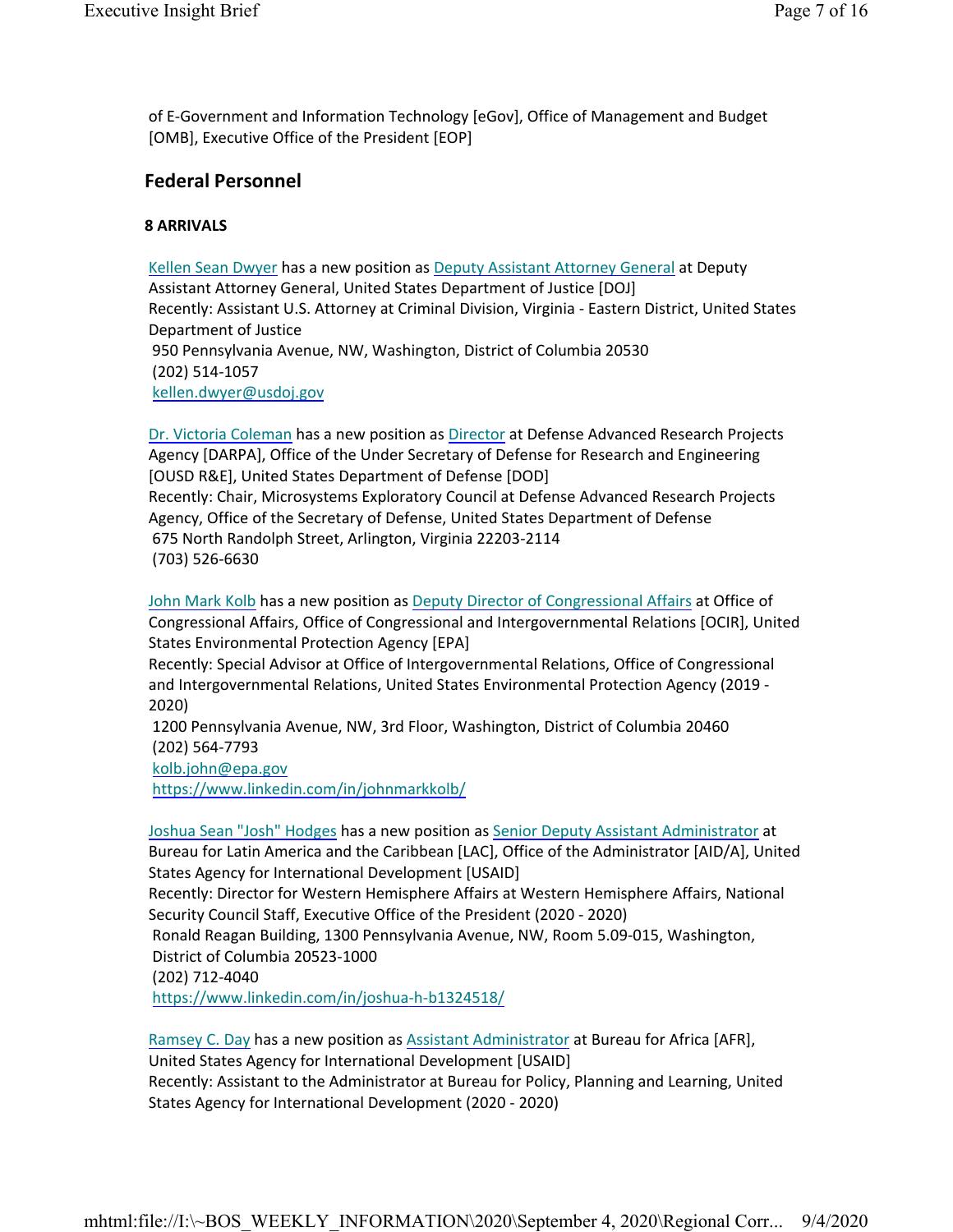Ronald Reagan Building, 1300 Pennsylvania Avenue, NW, Room 4.8-31, Washington, District of Columbia 20523-4600 (202) 712-5883 rday@usaid.gov

Michael C. Ryan has a new position as Assistant Secretary (Acting) at International Security Affairs [ISA], Office of the Under Secretary of Defense for Policy [OUSDP], United States Department of Defense [DOD] Note: Michael Ryan is currently performing the duties of Assistant Secretary. Recently: Independent Consultant at Vectrus, Inc. (2017 - 2019) 2400 Defense Pentagon, Room 3C889, Washington, District of Columbia 20301-2400 (703) 697-2788 michael.c.ryan.civ@mail.mil https://www.linkedin.com/in/michael-ryan-08586527

Calder Addison Lynch has a new position as Chief of Staff (Acting) at Office of the Administrator, Centers for Medicare and Medicaid Services [CMS], United States Department of Health and Human Services [HHS] Recently: Acting Deputy Administrator and Director at Center for Medicaid and CHIP Services, Centers for Medicare and Medicaid Services, United States Department of Health and Human Services (2019 - 2020) 200 Independence Avenue, SW, Washington, District of Columbia 20201 (202) 619-0630 calder.lynch@cms.hhs.gov https://www.linkedin.com/in/calderlynch/

Emery Csulak has a new position as Principal Deputy Chief Information Officer at Office of the Chief Information Officer [CIO], United States Department of Energy [DOE] Recently: Chief Information Security Officer at Office of the Chief Information Officer, United States Department of Energy (2019 - 2020) 1000 Independence Avenue, SW, Washington, District of Columbia 20585 (202) 586-0166 emery.csulak@doe.gov https://www.linkedin.com/in/emerycsulak/

#### **2 DEPARTURES**

Emily J. Miller has left the position of Assistant Commissioner at Office of Media Affairs, Food and Drug Administration [FDA], United States Department of Health and Human Services [HHS]

Martha E. Newton has left the position of Deputy Undersecretary for International Affairs at Bureau of International Labor Affairs [ILAB], United States Department of Labor [DOL]

### **Key Congressional Staffers**

#### **5 ARRIVALS**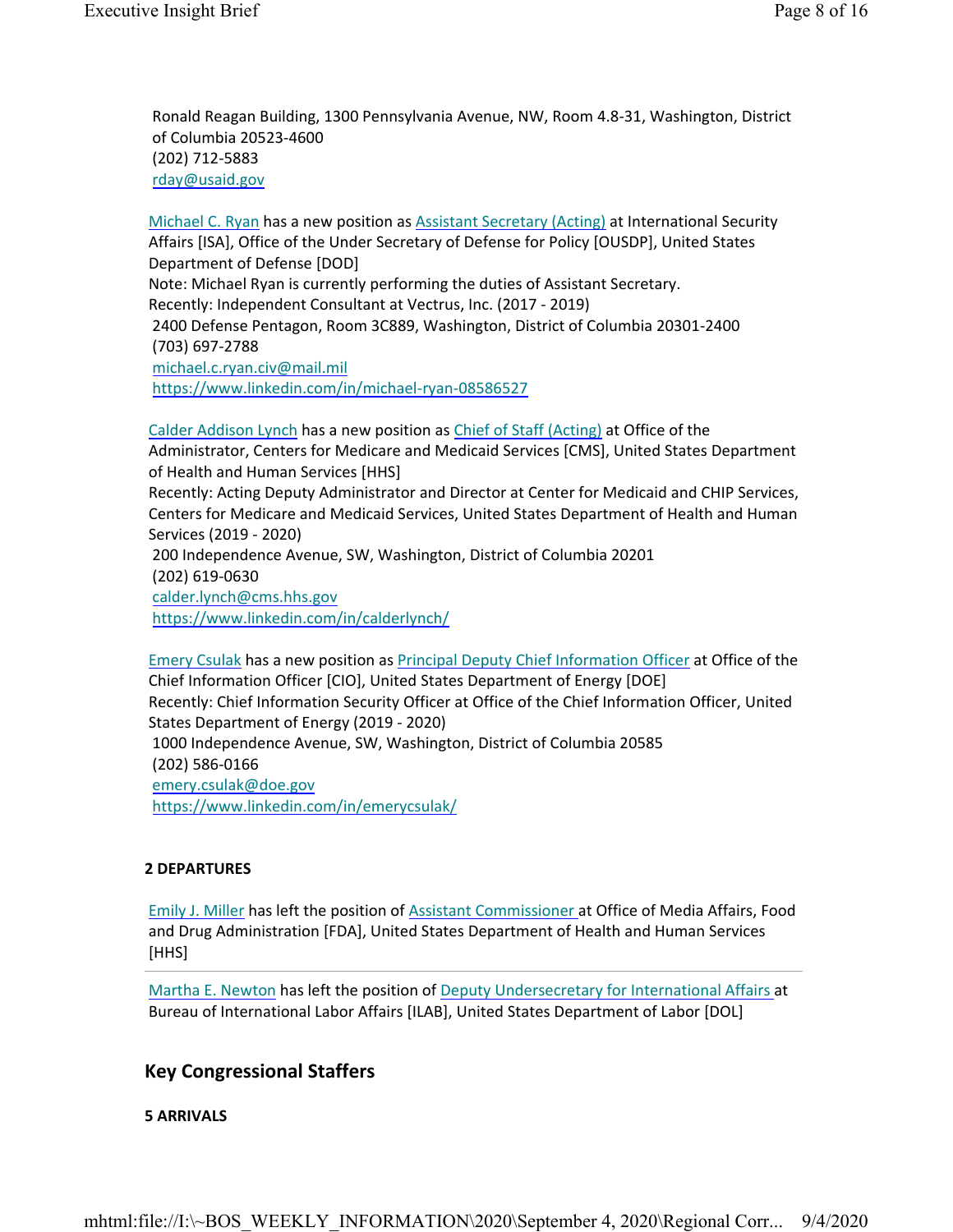Brendon Gallo has a new position as Scheduler (Incoming) at Office of Representative Debbie Lesko

Note: Effective September 7, 2020.

Currently: Assistant to the Chief of Staff (Outgoing) at Office of Senator Tim Scott Longworth House Office Building, 1113, Washington, District of Columbia 20515-0308 (202) 225-4576 brendon.gallo@mail.house.gov https://www.linkedin.com/in/brendon-gallo-01/

Arya Ansari has a new position as Communications Director at Office of Representative Brad Sherman Recently: Press Secretary at Office of Representative Brad Sherman, United States House of Representatives (2019 - 2020) Rayburn House Office Building, 2181, Washington, District of Columbia 20515-0530 (202) 225-5911 arya.ansari@mail.house.gov

Emma Connell has a new position as Executive Assistant at Office of Senator Chuck Grassley Recently: Press Intern at Office of Senator Chuck Grassley, United States Senate (2020 - 2020) Hart Senate Office Building, SH-135, Washington, District of Columbia 20510-1501 (202) 224-3744 emma\_connell@grassley.senate.gov https://www.linkedin.com/in/emma-connell-334b26166/

Michael Ahn has a new position as Press Secretary at Office of Representative Mark Pocan Recently: Communications Assistant at Office of Representative Lloyd Doggett, United States House of Representatives (2018 - 2020)

Longworth House Office Building, 1421, Washington, District of Columbia 20515-4902 (202) 225-2906

michael.ahn@mail.house.gov https://www.linkedin.com/in/michaelahn24

Erin M. Waters has a new position as Communications Director at Office of Representative Linda T. Sánchez Recently: National Communications Coordinator at Team Bloomberg (2019 - 2020) Rayburn House Office Building, 2329, Washington, District of Columbia 20515-0538 (202) 225-6676 erin.waters@mail.house.gov https://www.linkedin.com/in/erinmwaters/

#### **5 DEPARTURES**

Marguerite Biagi has left the position of Deputy Director of Scheduling at Office of Senator Kamala Harris

Steven Koncar has left the position of Deputy Chief of Staff/Legislative Director at Office of Representative Tom McClintock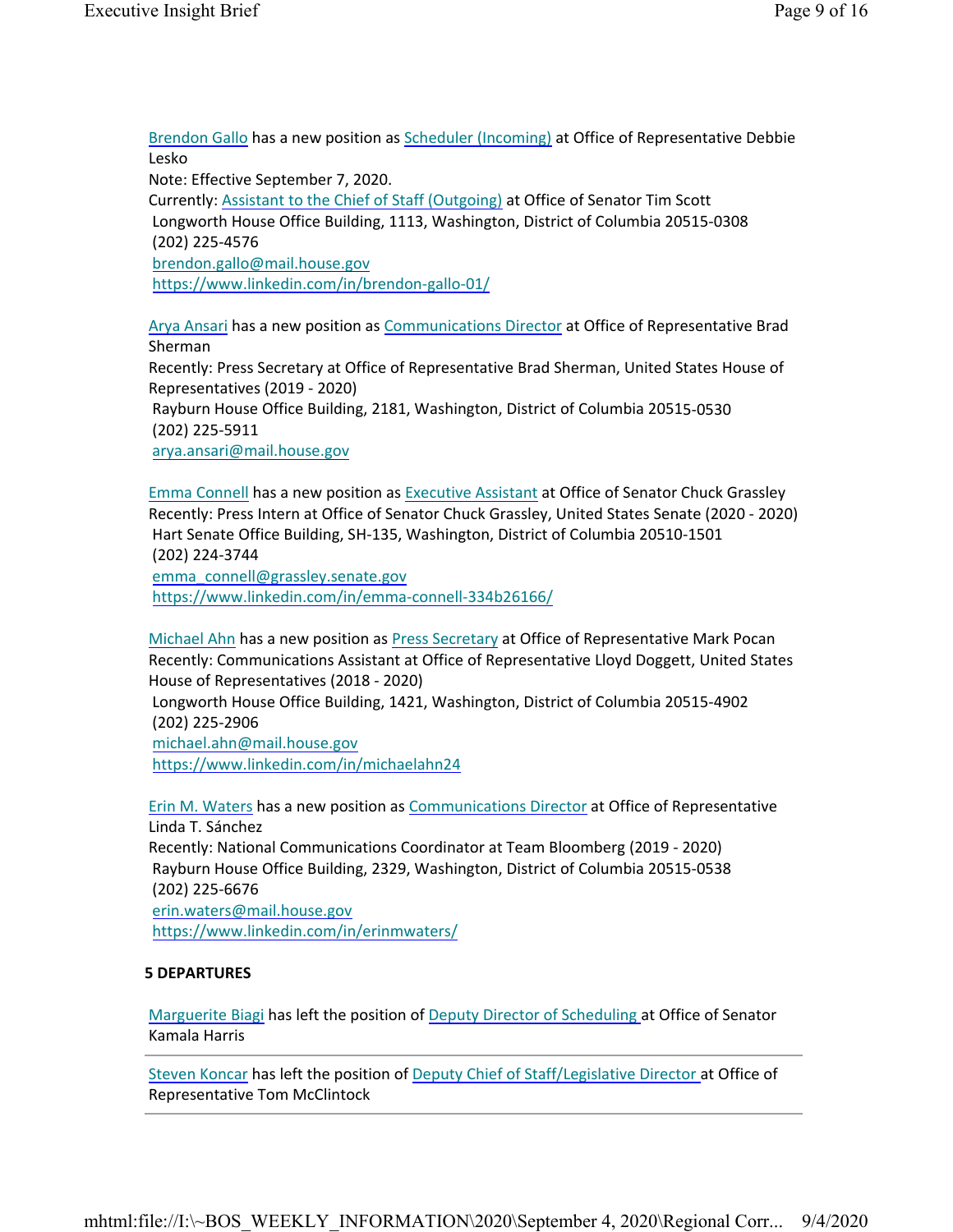George Iverson has changed status to Scheduler (Outgoing) at Office of Representative Debbie Lesko Note: Until September 7, 2020. Longworth House Office Building, 1113, Washington, District of Columbia 20515-0308 (202) 225-4576 george.iverson@mail.house.gov https://www.linkedin.com/in/georgeiverson7

Ralph Jones has left the position of Communications Director at Office of Representative A. Donald McEachin

Jacob "Jake" Abbott has left the position of Press Secretary at Office of Representative Linda T. Sánchez



### **LOOK AHEAD**

**The Organization of Iranian-American Communities holds a photo exhibition to "highlight the ongoing systemic violations of human rights in Iran."** 1:00 PM EDT on 09/04/2020 Union Square, Third St. between Madison Drive NW and Jefferson Drive SW 202-559-9232 Majid Sadeghpour; RSVP to media@oiac.org Participants:

- former Rep. Patrick Kennedy, (D-R.I.)
- Rep. Raja Krishnamoorthi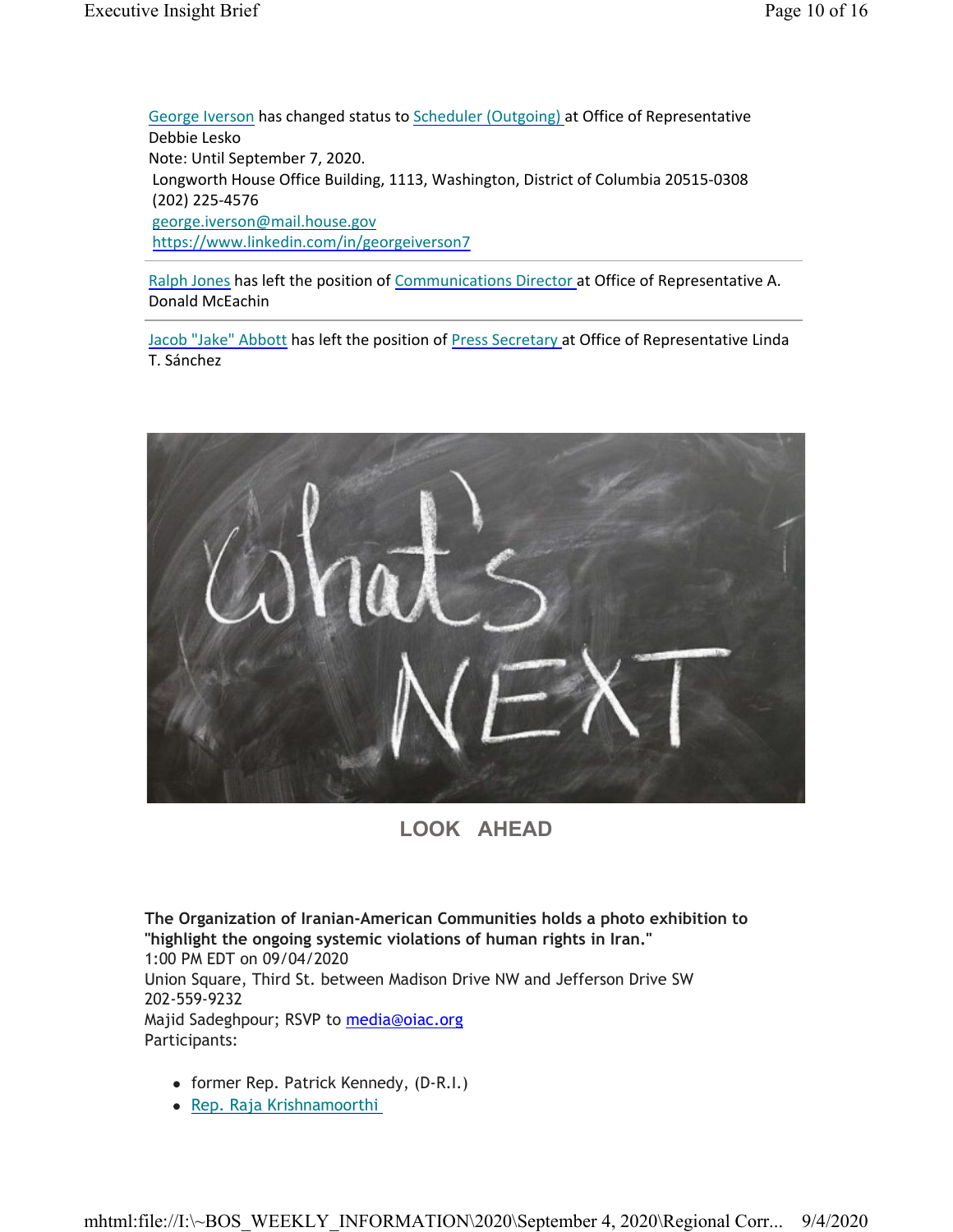- former Assistant Secretary of State for Political Military Affairs Lincoln Bloomfield, Former State Department special envoy
- Glenn Allen Torshizi, D.C.-area senior telecom engineer whose three brothers were executed by the Iranian regime
- Bruce McColm, Former executive director of Freedom House
- Rep. Angie Craig
- Rep. Steve Cohen
- Kenneth Blackwell, Former U.S. envoy to the UN Human Rights Commission
- Rep. John Katko
- Rep. Debbie Lesko

**Defense One holds a webcast, beginning at 11 a.m., on "State of the Army," as part of the "State of Defense" series.**

11:00 AM EDT on 09/08/2020

events@govexec.com

202-266-7332

Information on the webcast is available at https://www.defenseone.com/feature/stateof-defense-2020-1/?oref=ge-events-upcoming#army

Participants:

Army Chief of Staff Gen. James McConville

### **The RAND Corporation's Space Enterprise Initiative holds a webinar, beginning at 3 p.m., on "the global space launch enterprise."**

3:00 PM EDT on 09/08/2020 media@rand.org 703-414-4795 Webinar information is available at https://www.rand.org/events/2020/09/08.html Participants:

- Bonnie Triezenberg, Senior engineer at RAND
- Brig. Gen. D. Jason Cothern, Vice commander of the Space and Missile Systems **Center**
- Gary McLeod, Senior policy researcher at RAND
- Yool Kim, Senior engineer at RAND

**The Association for Unmanned Vehicle Systems hosts the annual Unmanned Systems – Defense. Protection. Security conference as a fully interactive virtual event.** 12:00 AM EDT on 09/08/2020 Webinar

**The Air Force Association's Mitchell Institute for Aerospace Studies hold a "Aerospace Nation" forum with Brig. Gen. Adrian Spain, director of plans, programs and analyses for U.S. Air Force Europe and Air Force Africa.** 12:00 AM EDT on 09/08/2020 kgunzinger@afa.org 571-263-5781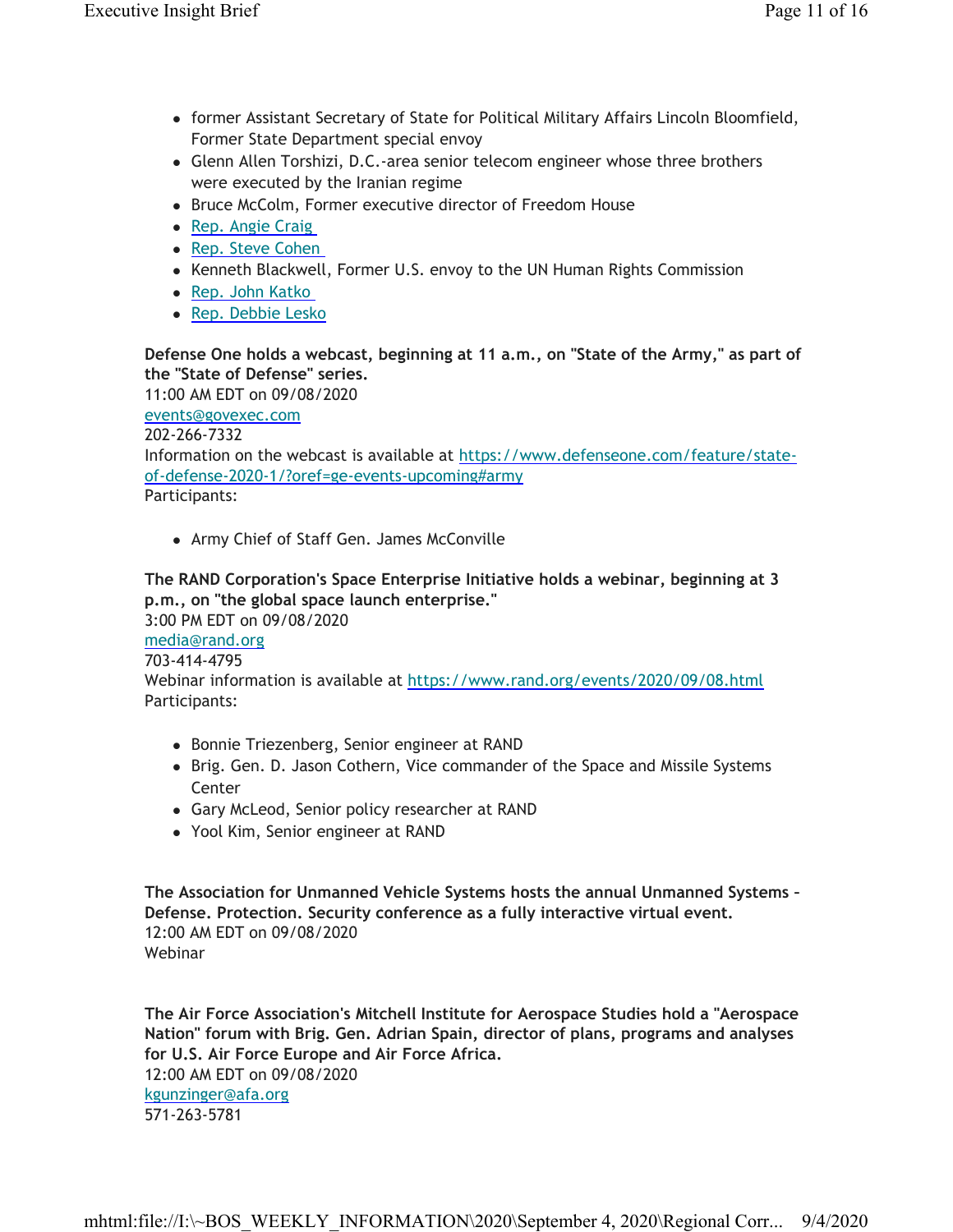Kamilla Gunzinger; Start time is TBA. The event is by invitation only. Webcast information at https://www.mitchellaerospacepower.org

#### **The Defense Strategies Institute holds its "Military Tactical Communications Summit" via webcast, beginning at 8:45 a.m., September 9-10.**

#### Highlight:

— 1:30 p.m.: Air Force Brig. Gen. Chad Raduege, director of cyberspace and information dominance at Air Combat Command, delivers remarks on "Driving Rapid and Secure Communications to Enable Joint All-Domain Command and Control" 8:45 AM EDT on 09/09/2020 nliberatorandall@dsigroup.org Nicholas Liberato-Randall; Information on the webcast is available at http://tacticalcommunications.dsigroup.org/

**Defense Department; office of the Secretary holds a meeting by teleconference and webcast of the Reserve Forces Policy Board to obtain, review and evaluate information related to strategies, policies and practices designed to improve and enhance the capabilities, efficiency and effectiveness of the Reserve Components.** 8:55 AM EDT on 09/09/2020

Alexander.J.Sabol.Civ@Mail.Mil

703-681-0577

Alexander Sabol; RSVP to Col. Robert D'Alto at robert.r.dalto.mil@mail.mil by September 4 for dial-in or webcast information.

**The House Science, Space and Technology Research and Technology Subcommittee holds a hearing on "The Impact of the COVID-19 Crisis on University Research."** 11:00 AM EDT on 09/09/2020 House Science, Space and Technology Committee Research and Technology Subcommittee 202-225-6375 Witnesses:

- Theresa Mayer, Executive vice president for research and partnerships at Purdue University
- Joseph Walsh, Interim vice president for economic development and innovation in the University of Illinois System
- David Stone, Vice president for research at Oakland University
- Ryan Muzzio, Physics Ph.D. student at Carnegie Mellon University

**The Atlantic Council holds a webinar, beginning at 4 p.m., on "Countering New Threats to the Homeland: The Future of the Department of Homeland Security."** 4:00 PM EDT on 09/09/2020 press@atlanticcouncil.org 202-778-4993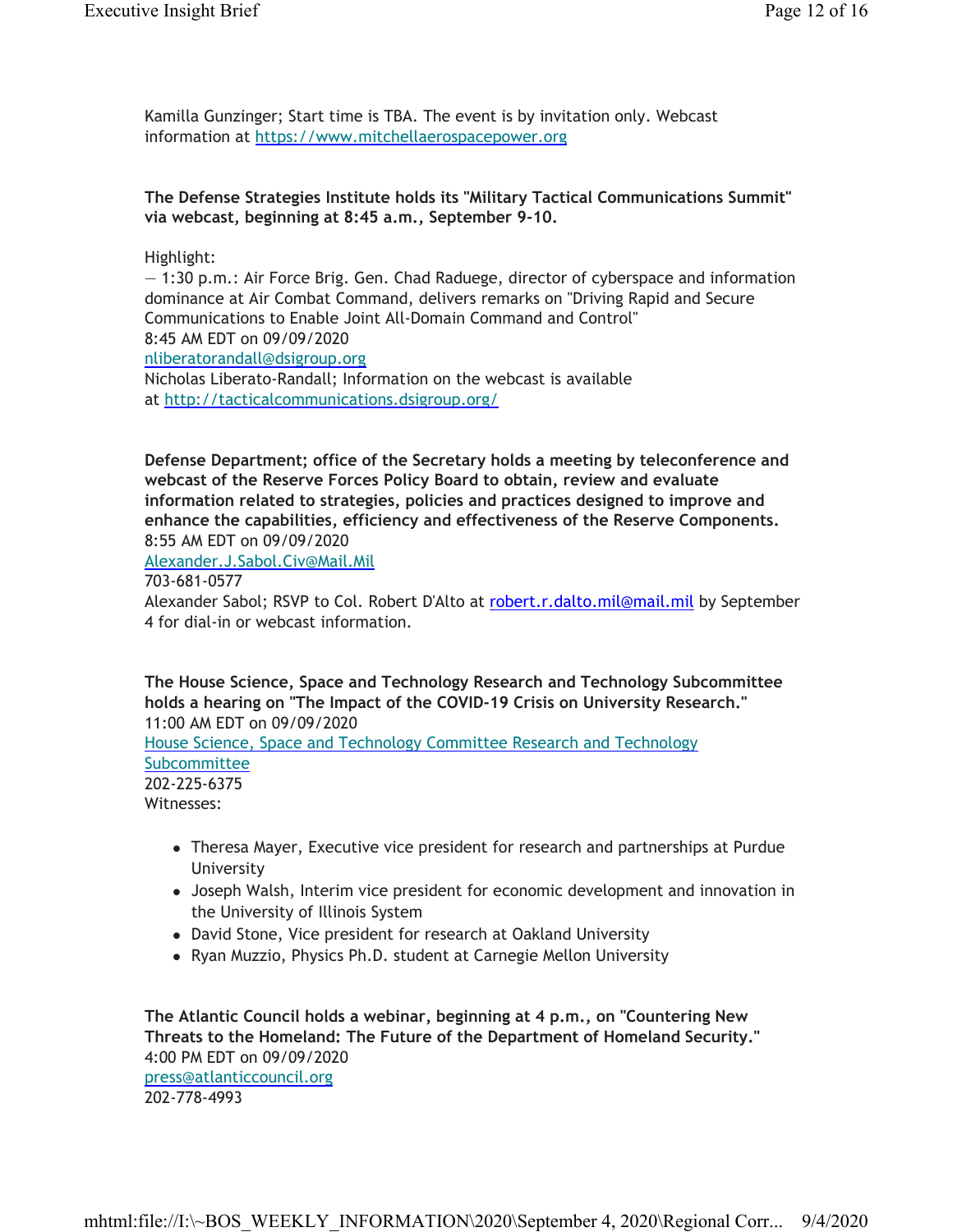Travis Horne; Webinar information is available

at https://www.atlanticcouncil.org/event/future-of-dhs-report-launch/ Participants:

- former Deputy Assistant DHS Secretary for Counterterrorism Policy Thomas Warrick, Nonresident senior fellow at Forward Defense
- Former Homeland Security Secretary Michael Chertoff, Co-founder and executive chairman of the Chertoff Group
- former Homeland Security Secretary Janet Napolitano, Professor of public policy at the University of California at Berkeley
- former Homeland Security Secretary Jeh Johnson, Partner at Paul, Weiss, Rifkind, Wharton & Garrison LLP
- former Assistant DHS Secretary for Infrastructure Protection Caitlin Durkovich, Non-resident senior fellow at Forward Defense

**The Senate Homeland Security and Governmental Affairs Committee holds a hearing on the nominations of John Gibbs to be director of the Office of Personnel Management; and John M. Barger to be a member of the Federal Retirement Thrift Investment Board; Christopher B. Burnham to be a member of the Federal Retirement Thrift Investment Board; and Frank Dunlevy to be a member of the Federal Retirement Thrift Investment Board.**

3:30 PM EDT on 09/09/2020 342 Dirksen Senate Office Building Senate Homeland Security and Governmental Affairs Committee 202-224-4751 Witnesses:

• The nominees

**The United States Institute of Peace holds a webinar, beginning at 5 p.m., on "A New Direction for U.S. Policy on North Korea."** 5:00 PM EDT on 09/09/2020 pjohnson@usip.org 202-429-7174 Paul Johnson; Webinar information is available at https://www.usip.org/events/newdirection-us-policy-north-korea Participants:

- Christine Ahn, Founder and executive director of Women Cross DMZ
- Ankit Panda, Senior fellow in the CEIP Nuclear Policy Program
- Frank Aum, Senior expert on North Korea at USIP
- Van Jackson, Senior lecturer in international relations at Victoria University of Wellington
- Suzanne DiMaggio, Senior fellow at the Carnegie Endowment for International Peace (CEIP)
- Markus Garlauskas, Nonresident senior fellow at the Atlantic Council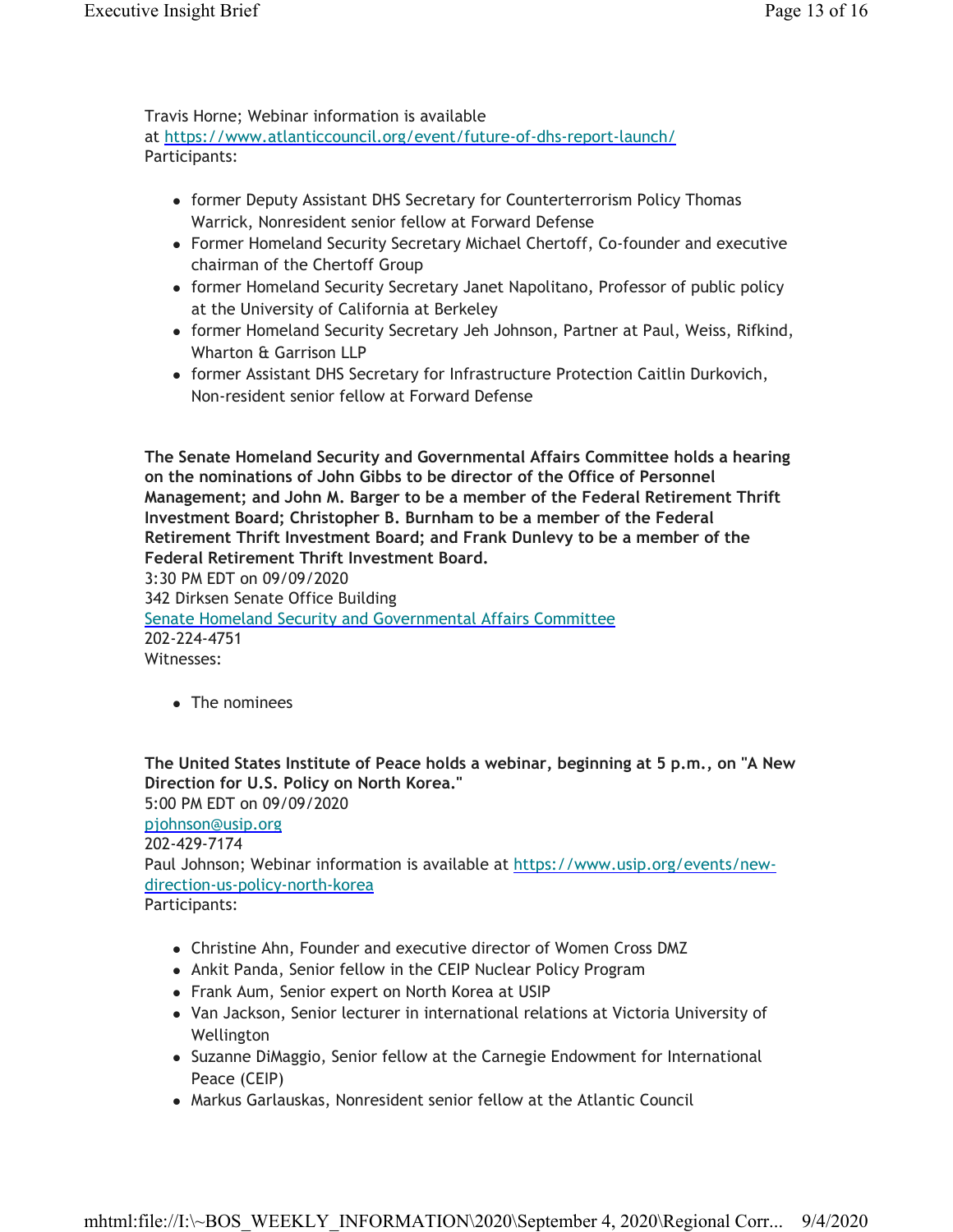**The Association for Unmanned Vehicle Systems hosts the annual Unmanned Systems – Defense. Protection. Security conference as a fully interactive virtual event.** 12:00 AM EDT on 09/09/2020 Webinar

**The Air Force Association's Mitchell Institute for Aerospace Studies hold a "Nuclear and Missile Defense" forum with Moshe Patel, director of the Israeli Missile Defense Organization.** 12:00 AM EDT on 09/09/2020 kgunzinger@afa.org 571-263-5781 Kamilla Gunzinger; Start time is TBA. The event is by invitation only. Webcast information at https://www.mitchellaerospacepower.org

**The Defense Strategies Institute holds its "Military Tactical Communications Summit" via webcast, beginning at 8:45 a.m., September 9-10.**

Highlight:

— 11 a.m.: Army Col. Stephen Hamilton, chief of staff of the Army Cyber Institute, delivers remarks on "Utilizing High Frequency Communications in a Great Power Conflict" 8:45 AM EDT on 09/10/2020

nliberatorandall@dsigroup.org

Nicholas Liberato-Randall; Information on the webcast is available at http://tacticalcommunications.dsigroup.org/

**U.s.-China Economic and Security Review Commission holds a meeting to review and edit drafts of the 2020 Annual Report to Congress.** 9:00 AM EDT on 09/10/2020 444 North Capitol St. NW, Room 233 jcunningham@uscc.gov 202-624-1496 Jameson Cunningham

**The Middle East Institute holds a discussion via webcast, beginning at 10 a.m., on "The Future of Saudi Arabia and Its Crown Prince."** 10:00 AM EDT on 09/10/2020 events@mei.edu 202-785-1141 ext. 202; Information on the webcast is available at https://www.mei.edu/events/future-saudi-arabia-and-its-crown-prince-book-talkben-hubbard-and-susanne-koebl Participants:

• Ben Hubbard, Beirut bureau chief for the New York Times and author of "MBS: The Rise to Power of Mohammed bin Salman"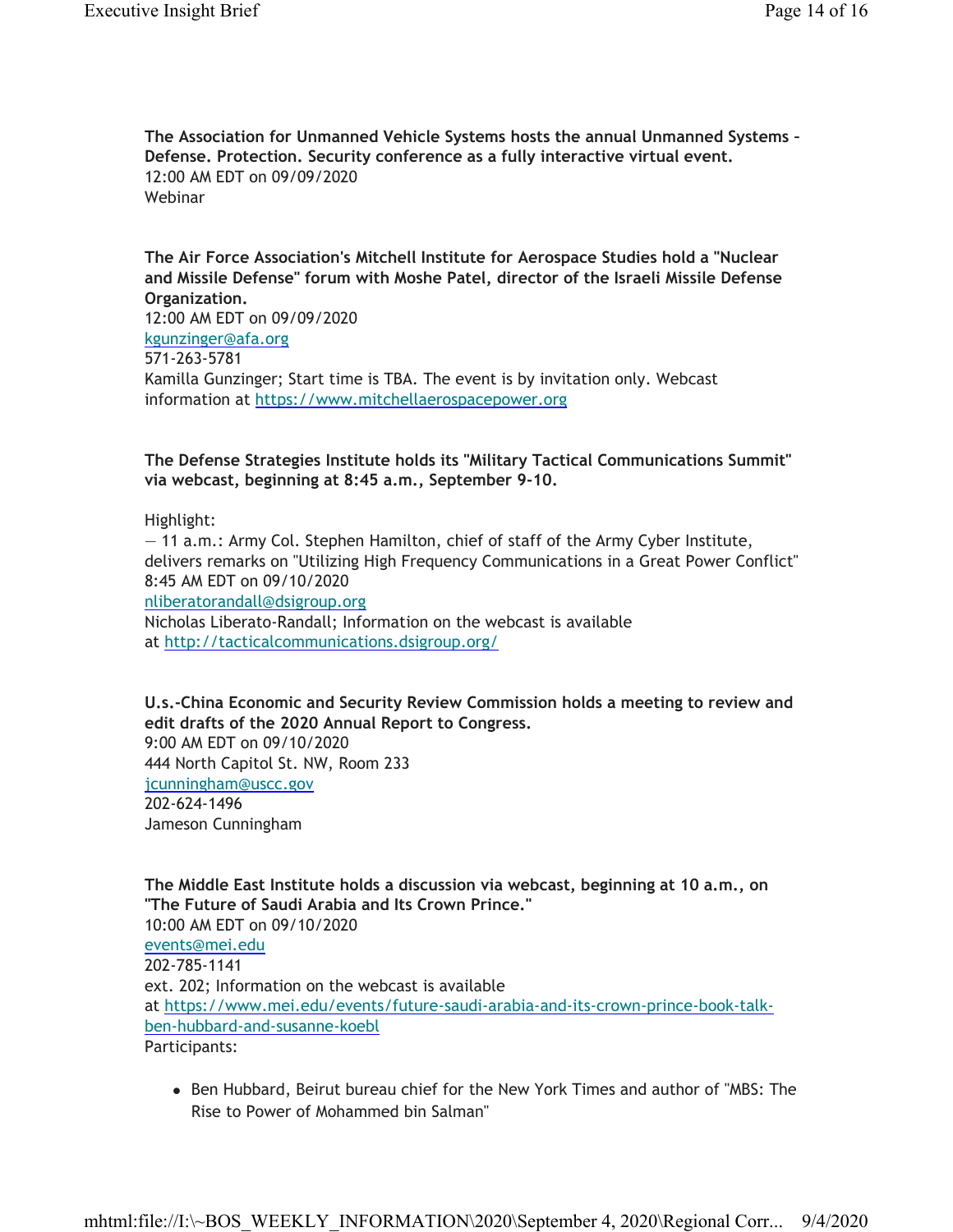Susanne Koelbl, Reporter for Der Speigel and author of "Behind the Kingdom's Veil: Inside the New Saudi Arabia Under Crown Prince Mohammed bin Salman"

#### **The National Defense Industrial Association holds a virtual Women in Defense Leadership Symposium, beginning at 10:45 a.m.**

#### Highlights:

— 11 a.m.: Janice Glover-Jones, chief diversity, equality and inclusion officer at the Defense Intelligence Agency; and Valerie Hunter, vice president for human resources and administration at BAE Systems, deliver keynote remarks

— 4 p.m.: Marine Corps Commandant Gen. David Berger delivers keynote remarks 10:45 AM EDT on 09/10/2020

ameehan@ndia.org

703-247-2540

Alissa Meehan; Webinar information is available at https://www.womenindefense.net/events/2020/9/10/women-in-defense-virtualleadership-symposium

### **The House Foreign Affairs Europe, Eurasia, Energy and the Environment Subcommittee holds a hearing on "Protecting Democracy During COVID-19 in Europe and Eurasia and the Democratic Awakening in Belarus."**

11:00 AM EDT on 09/10/2020

House Foreign Affairs Committee Europe, Eurasia, Energy and the Environment 202-225-5021

Witnesses:

- Joanna Rohozniska, Resident program director for Europe in the International Republican Institute's Beacon Project
- Therese Pearce Laanela, Head of electoral processes for the International Institute for Democracy and Electoral Assistance
- Jamie Fly, Senior fellow and senior advisor to the president of the German Marshall Fund of the United States
- Douglas Rutzen, President and CEO of the International Center for Not-for-Profit Law

**The Center for Strategic and International Studies holds a book discussion via webcast, beginning at 4 p.m., on "How Ike Led: The Principles Behind Eisenhower's Biggest Decisions."** 4:00 PM EDT on 09/10/2020 202-775-3242 Andrew Schwartz; Information on the webcast is available at https://www.csis.org/events/online-event-how-ike-led-conversation-susaneisenhower Participants:

• Author Susan Eisenhower, Granddaughter of Dwight Eisenhower and president of the Eisenhower Group